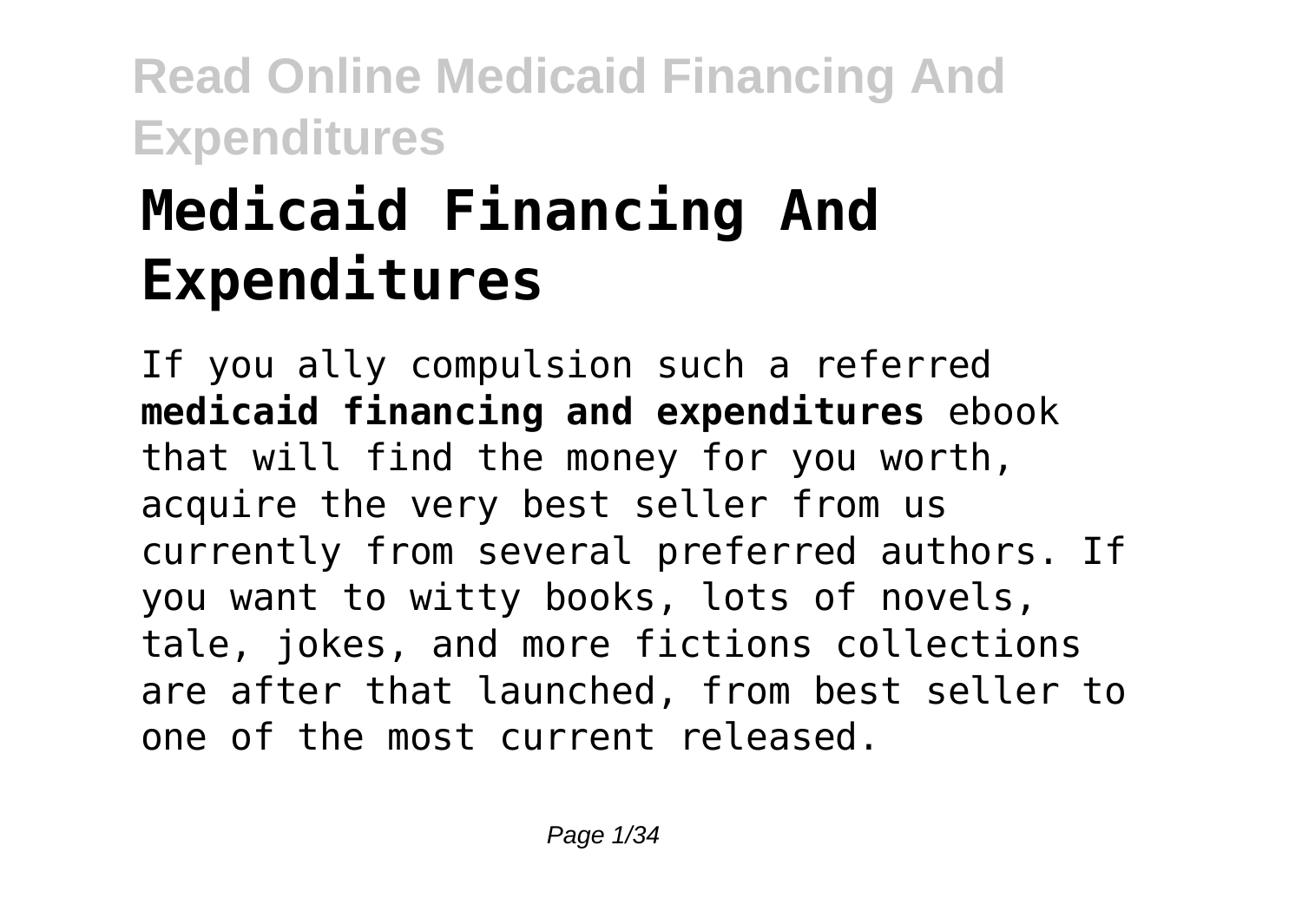You may not be perplexed to enjoy every book collections medicaid financing and expenditures that we will entirely offer. It is not roughly speaking the costs. It's not quite what you compulsion currently. This medicaid financing and expenditures, as one of the most full of life sellers here will totally be in the midst of the best options to review.

*Understanding healthcare costs: Medicaid Medicaid Spending, Enrollment and Policy Trends: A View from the States* Get This Most Important Financial Planning Book! U.S. Page 2/34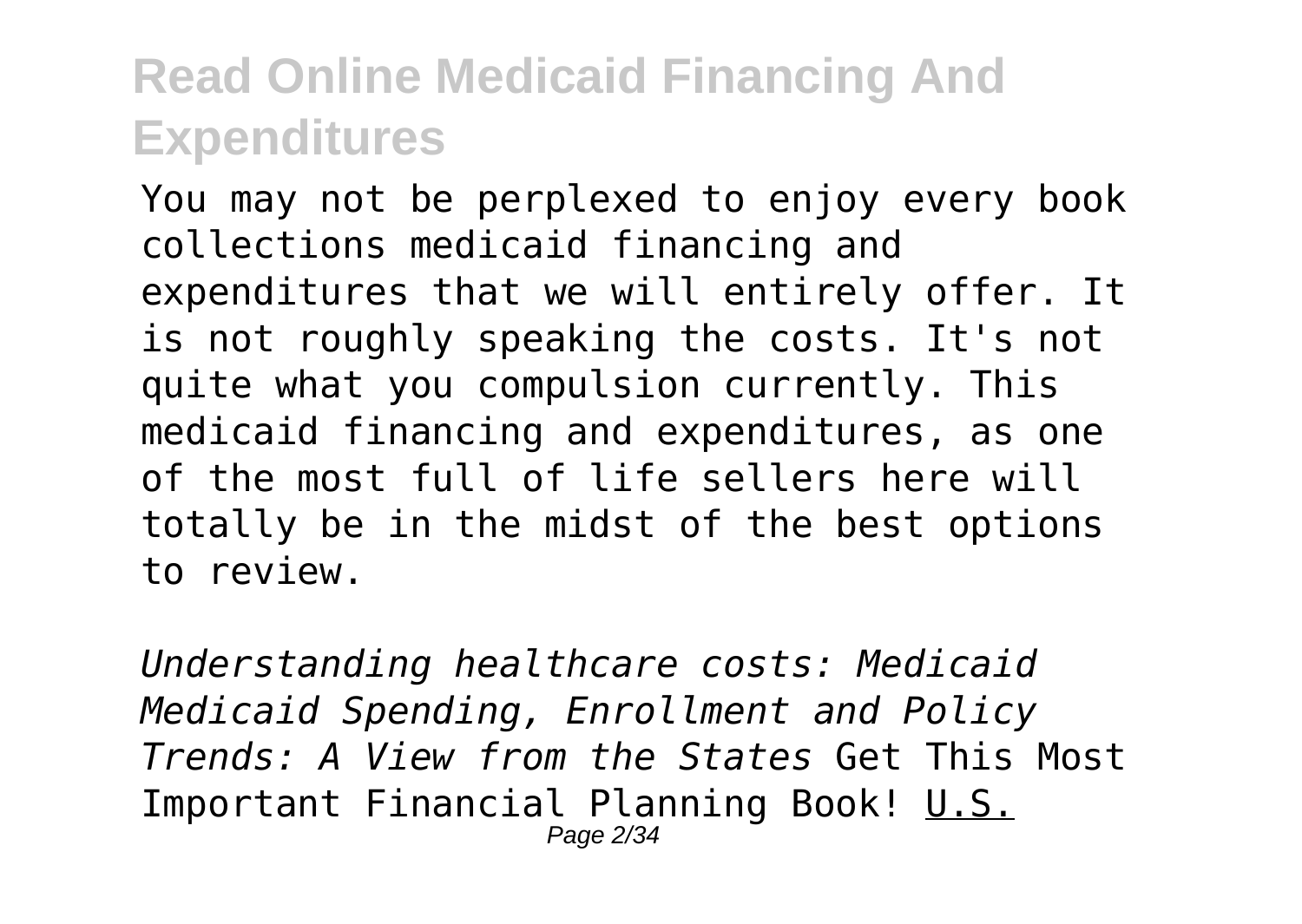Health Care: Financing and Reimbursement Methods Mandatory vs. discretionary spending in Congress Medicaid and CHIP Fundamentals **Will the American Way of Financing Health Care Survive COVID-19?** Moving Medicaid Data Forward: Understanding the Transformed Medicaid Statistical Information System Monetary and Fiscal Policy: Crash Course Government and Politics #48

BUS243 CH4 Student Loan Interest CH5 Medical Expenses 2020 Edited*Budgeting 101 | My 2018 Bill Organizer | Budget Book | Home Finance Book* **Where Medicaid Stands: From the AHCA to State Waivers** These 4 Quadrants Tell If Page 3/34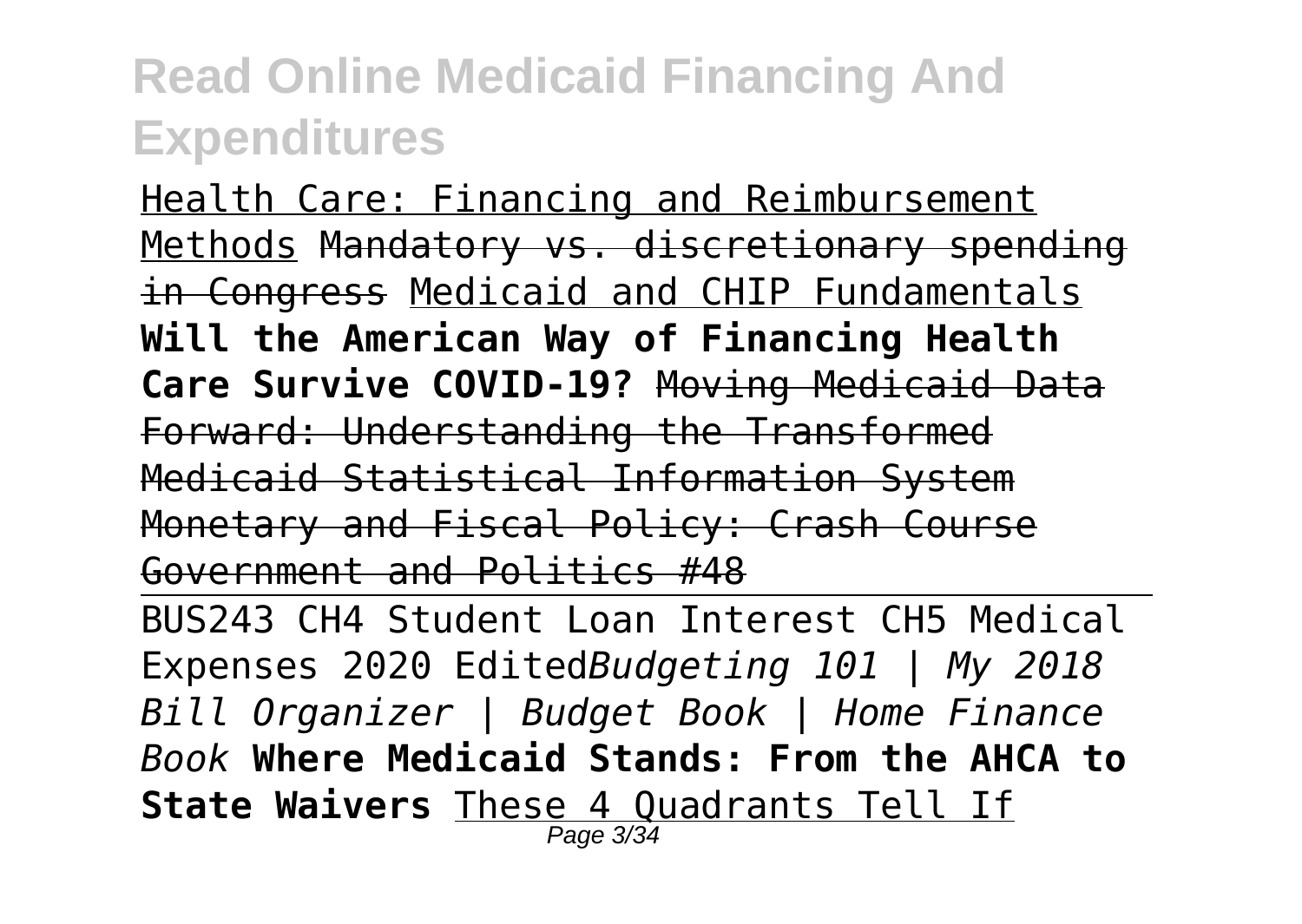You're Ready to Retire *US Healthcare System Explained* Charter Accounting: Build Your Wealth With Confidence! Vanguard Compares 3 Retirement Income Ideas - Which is Best? **The Secret to Retirement Planning with Minimal Taxation** *If Trump Loses...* Why Are American Health Care Costs So High? Updated Debt TOTALS! || Paying off \$32,000+ in Debt! || November 2020 How Much Debt Did I Pay in 2019? || 2019 Debt and Account Totals **What Is Medicaid? | Medicaid Made Clear** #ABLEtoSave: Qualified Disability-Related Expenses Listening Forum: Stakeholder Perspectives on Oversight of the Federal COVID-19 Spending Page 4/34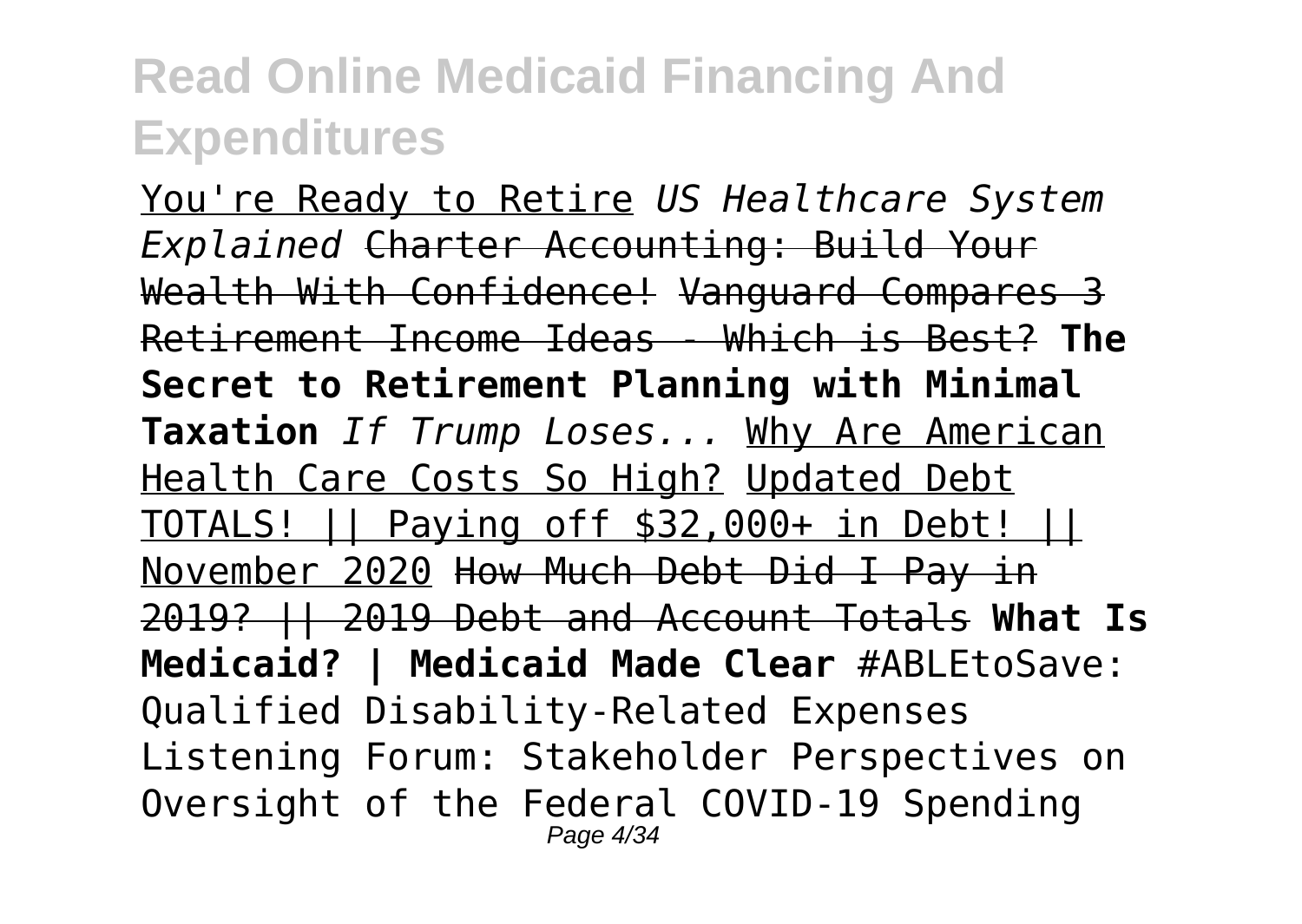and Response Medicaid is Dying Economics 53 - Fiscal Policy Part 2 - Entitlements, Social Security \u0026 Medicare - May 2, 2020 FHWG -Adam Andrzejewski CEO - Open The Books - Let's see Government spending and waste! How Daryl and Patty Pay NO TAX in Retirement! *Adam Andrzejewski | The Depth of the Swamp* **Budgeting 101—The basics of personal finance** Medicaid Financing And Expenditures Buy Medicaid Financing and Expenditures by Mitchell, Alison (ISBN: 9781479106141) from Amazon's Book Store. Everyday low prices and free delivery on eligible orders.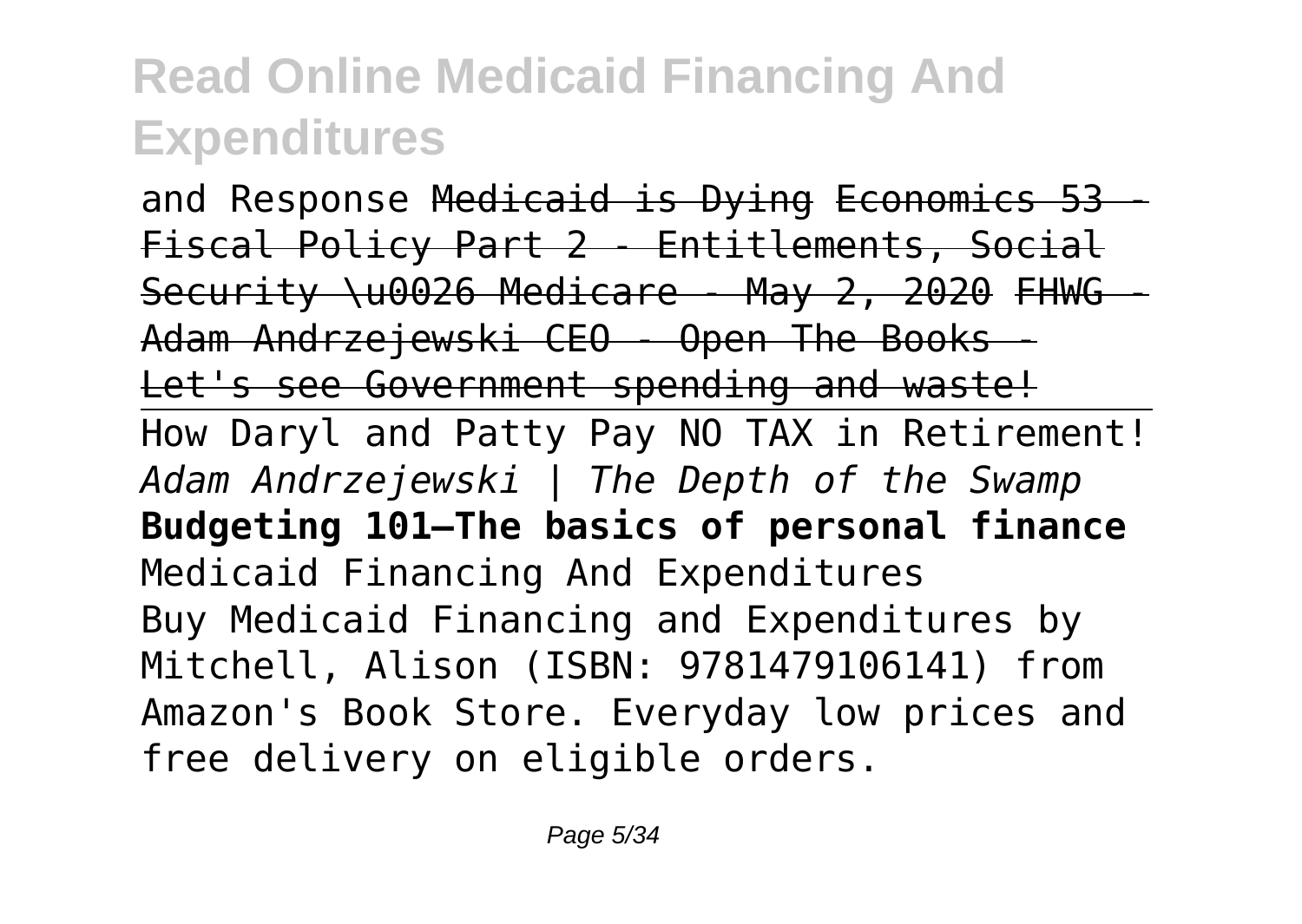Medicaid Financing and Expenditures: Amazon.co.uk ...

Congressional Research Service. 7-5700 www.crs.gov R42640. Medicaid Financing and Expenditures. Congressional Research Service. Summary. Medicaid is a means-tested entitlement program that finances the delivery of primary and acute medical services as well as long-term services and supports. Medicaid is a federal and state partnership that is jointly financed by both the federal government and the states.

Medicaid Financing and Expenditures Page 6/34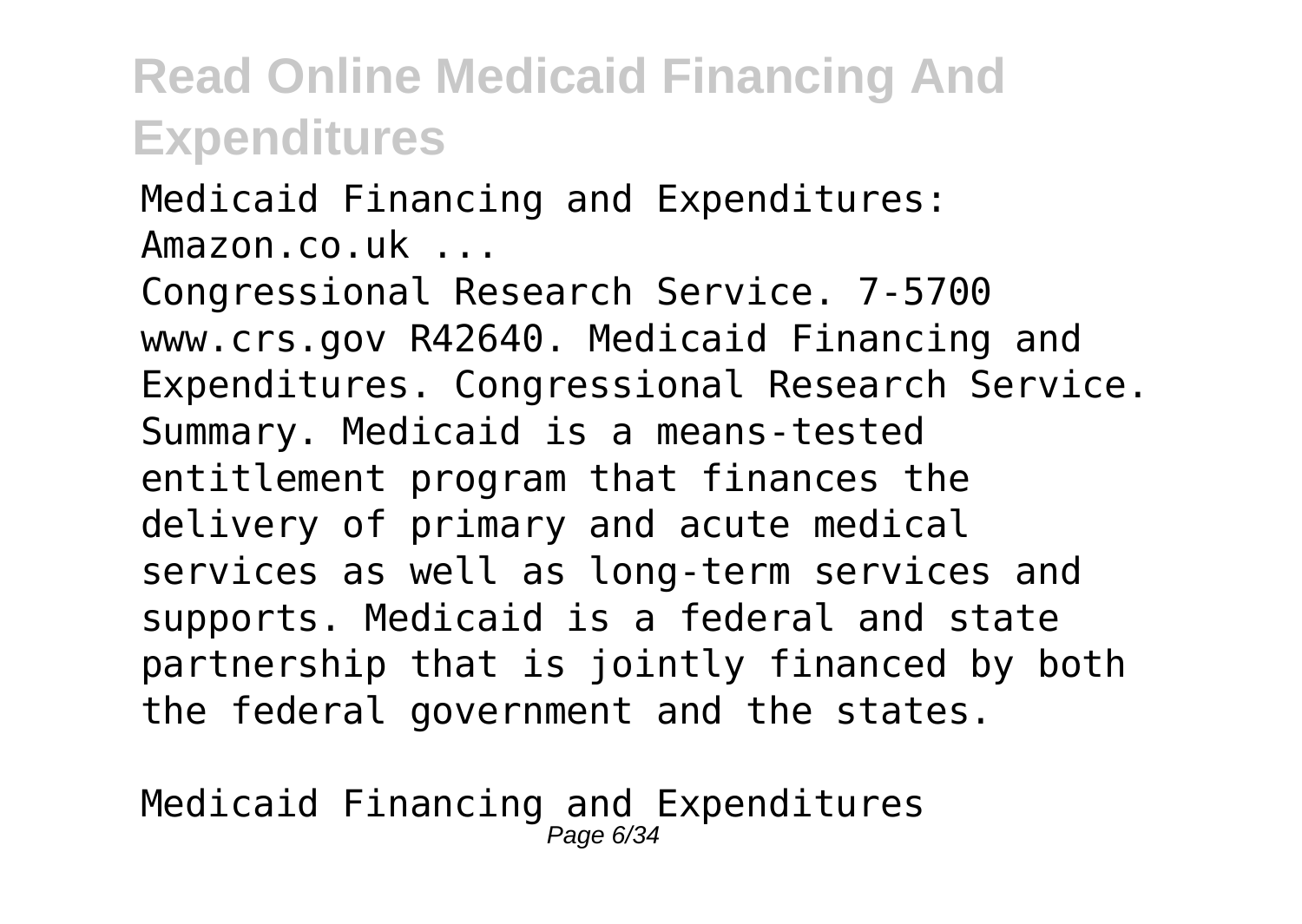Medicaid Financing and Expenditures eBook: Alison Mitchell: Amazon.co.uk: Kindle Store. Skip to main content. Try Prime Hello, Sign in Account & Lists Sign in Account & Lists Orders Try Prime Basket. Kindle Store. Go Search Today's Deals Vouchers AmazonBasics Best ...

Medicaid Financing and Expenditures eBook: Alison Mitchell ...

Medicaid Financing And Expenditures Medicaid is a means-tested entitlement program that finances the delivery of primary and acute medical services as well as long-term Page 7/34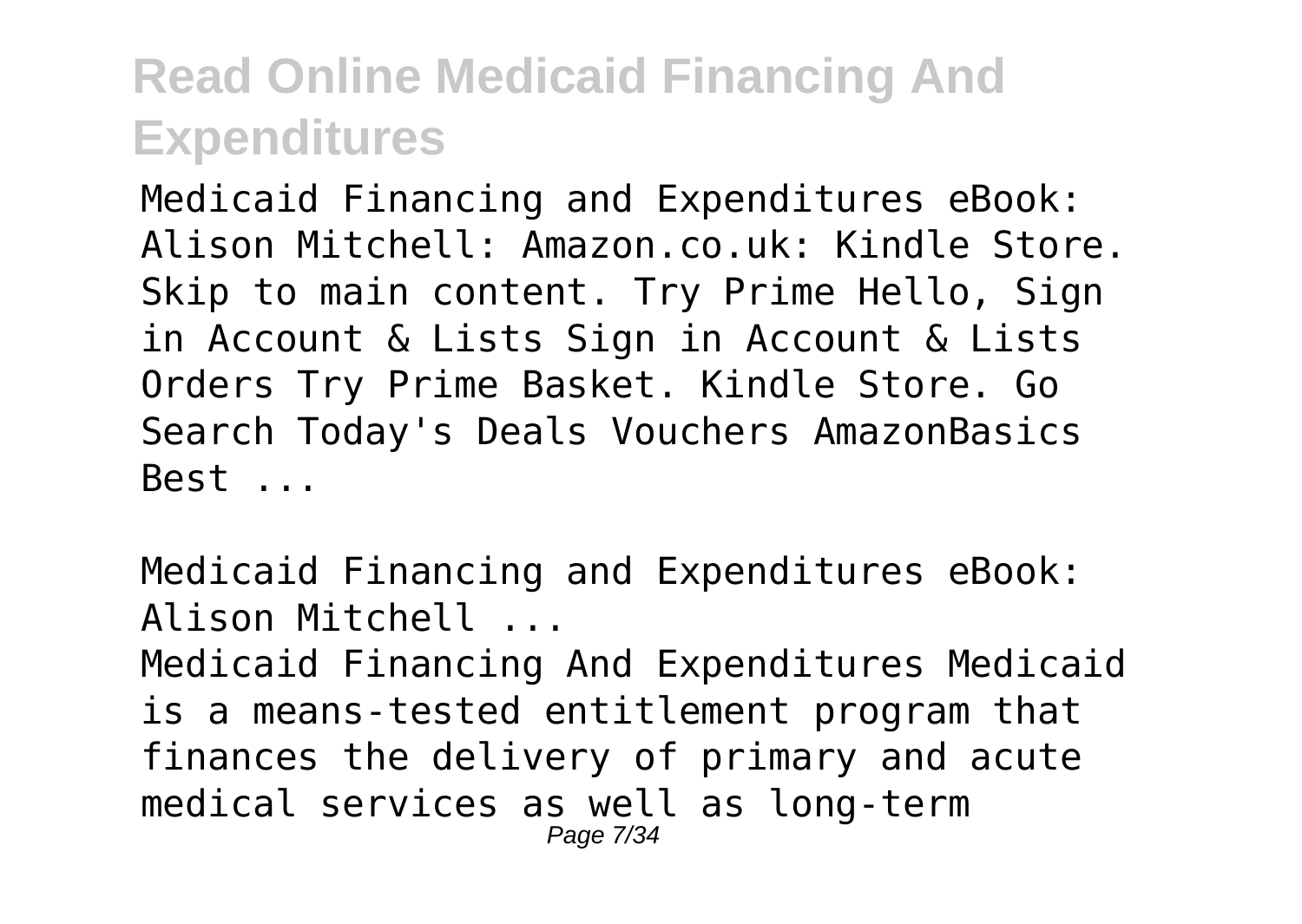services and supports Medicaid is a federal and state partnership that is jointly financed by both the federal government

Medicaid Financing And Expenditures Download Medicaid Financing And Expenditures Medicaid Financing and Expenditures Congressional Research Service Summary Medicaid is a means-tested entitlement program that finances the delivery of primary and acute medical services as well as longterm services and supports Medicaid is a federal and state partnership that is jointly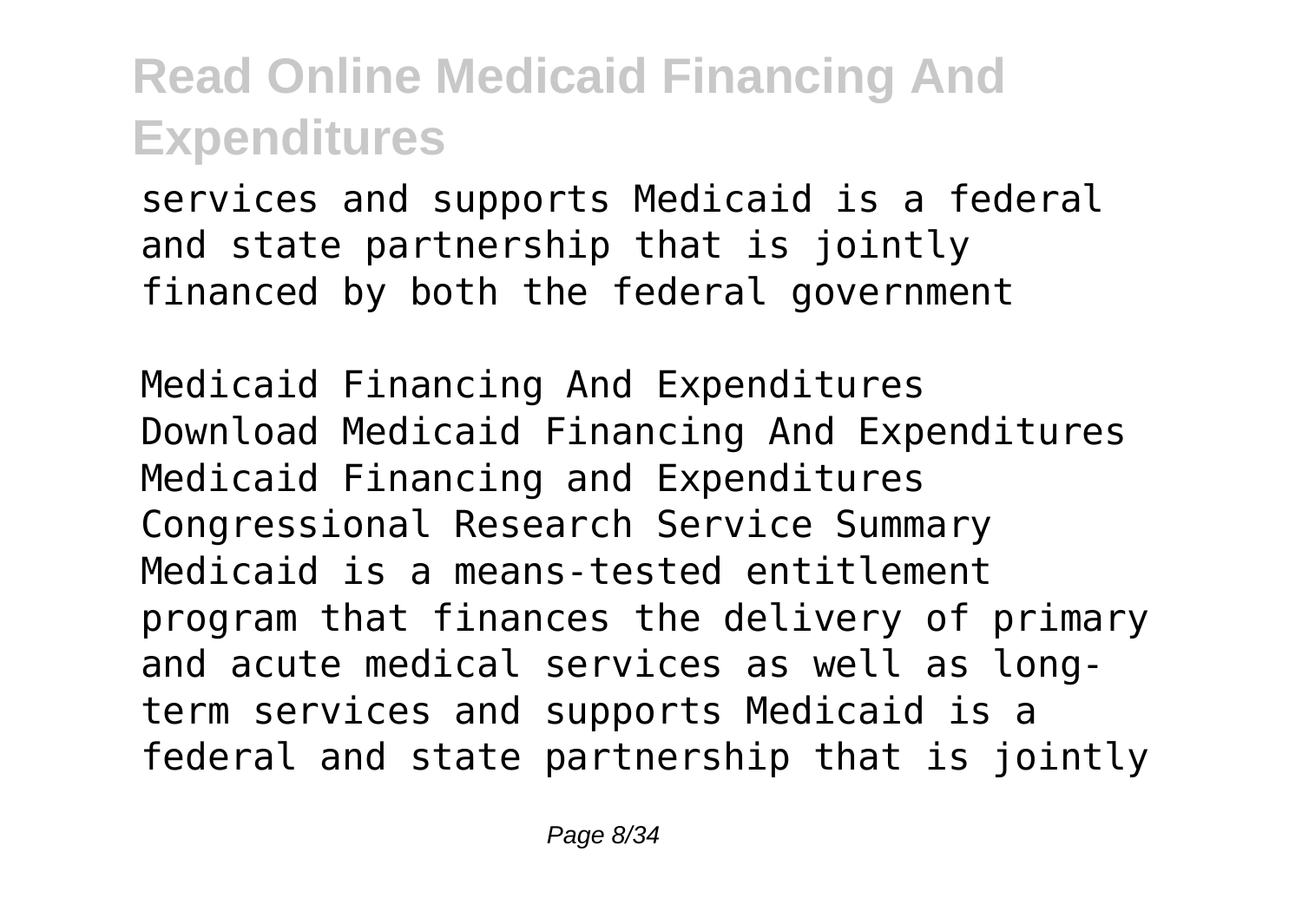Medicaid Financing And Expenditures medicaid financing and expenditures Sep 15, 2020 Posted By Michael Crichton Publishing TEXT ID 935bf767 Online PDF Ebook Epub Library financing is a shared responsibility of the federal government and the states with states receiving federal matching funds toward allowable state expenditures the medicaid

Medicaid Financing And Expenditures [EPUB] The Congressional Research Service issued the following report entitled Medicaid Financing and Expenditures. Here are excerpts of the Page 9/34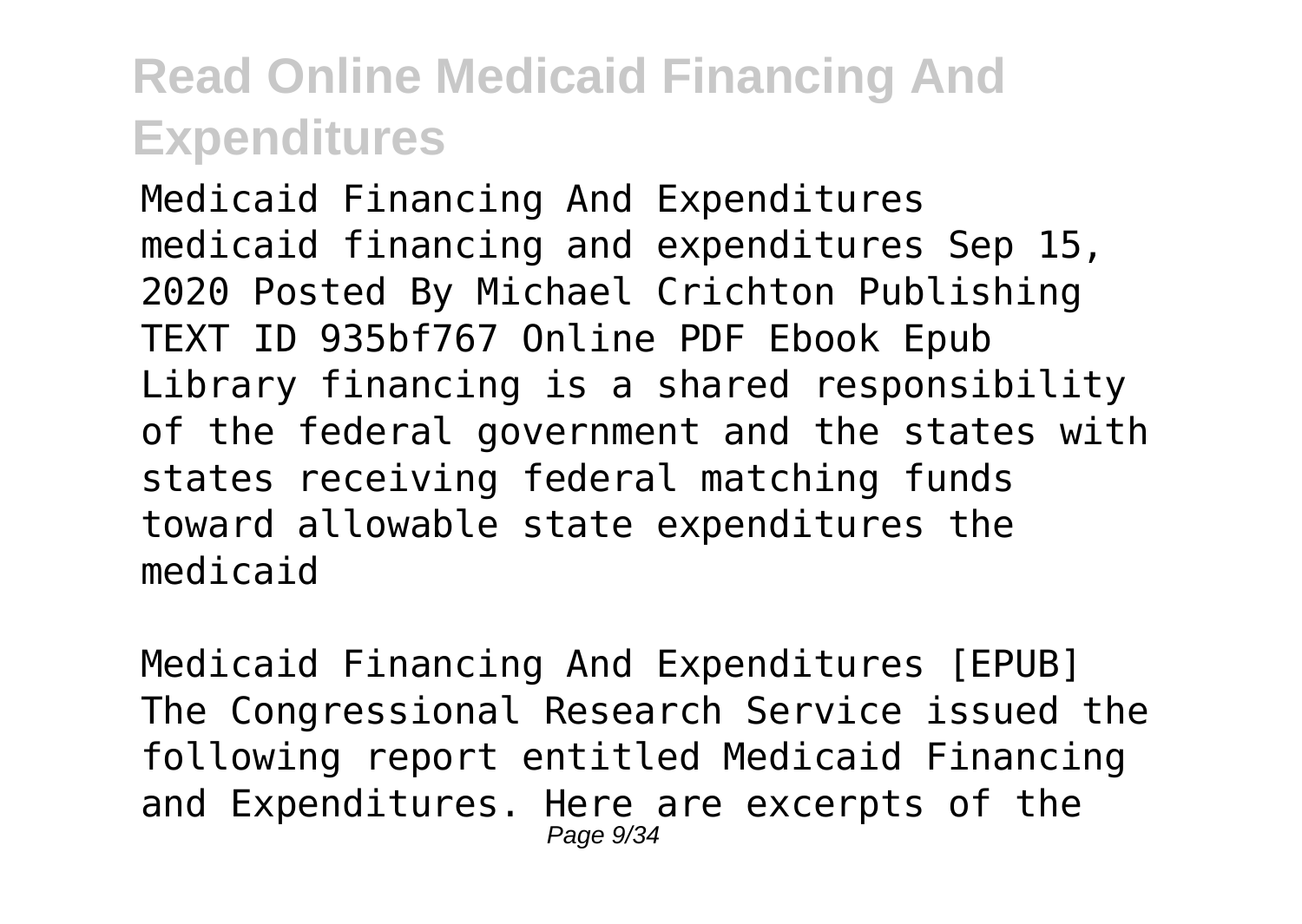report issued on Nov. 10 and written by Alison Mitchell ...

Congressional Research Service Report:

'Medicaid Financing ...

Medicaid Financing And Expenditures Getting the books medicaid financing and expenditures now is not type of inspiring means. You could not only going subsequently books heap or library or borrowing from your connections to entrance them. This is an agreed simple means to specifically get guide by on-line. This online message medicaid financing ...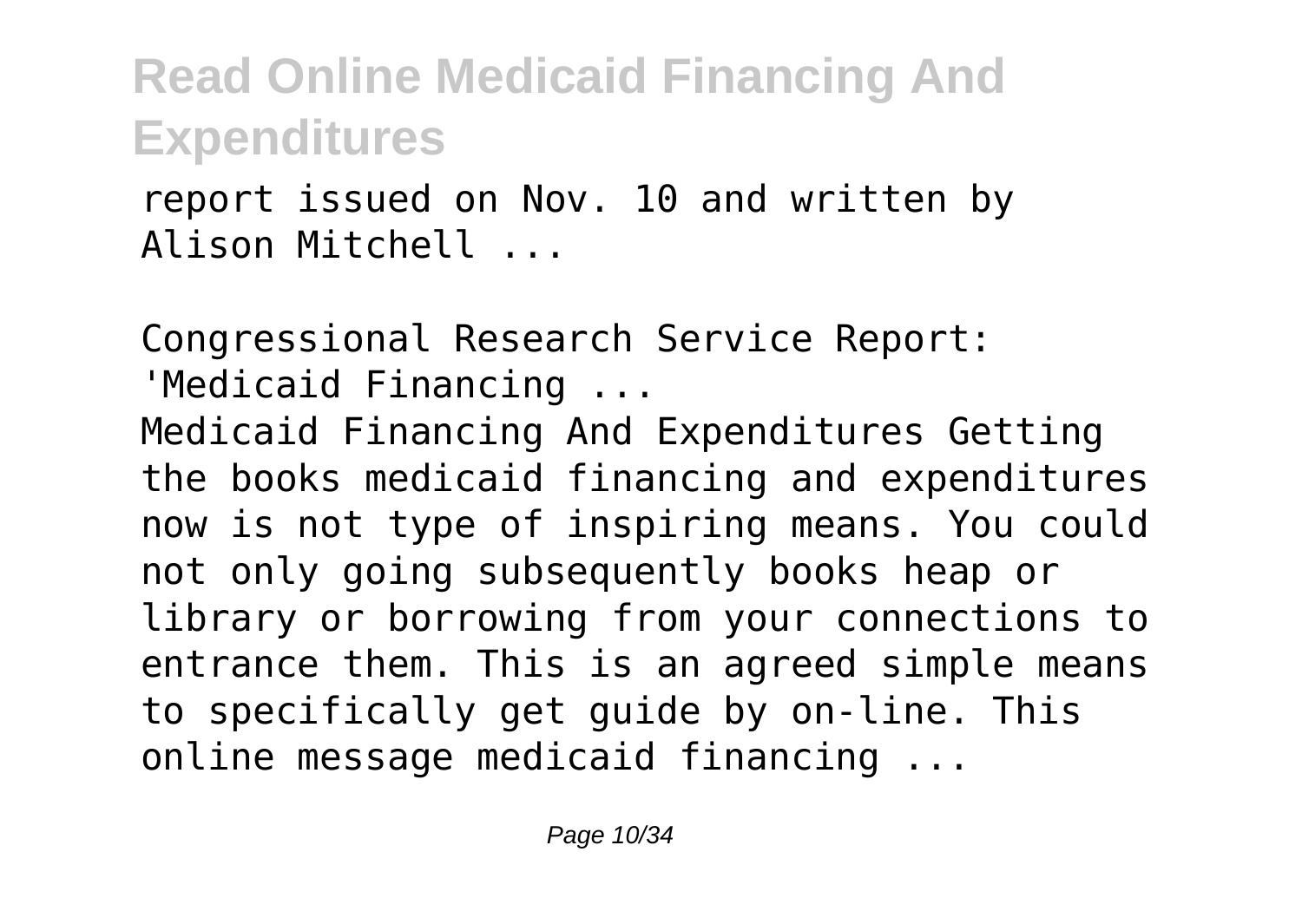Medicaid Financing And Expenditures medicaid financing and expenditures Sep 18, 2020 Posted By C. S. Lewis Library TEXT ID b3562d7a Online PDF Ebook Epub Library Medicaid Financing And Expenditures INTRODUCTION : #1 Medicaid Financing And ## Last Version Medicaid Financing And Expenditures ## Uploaded By C. S. Lewis, the federal government and states jointly fund and administer medicaid and the

Medicaid Financing And Expenditures [PDF] Sep 16, 2020 medicaid financing and expenditures Posted By Jin YongPublishing Page 11/34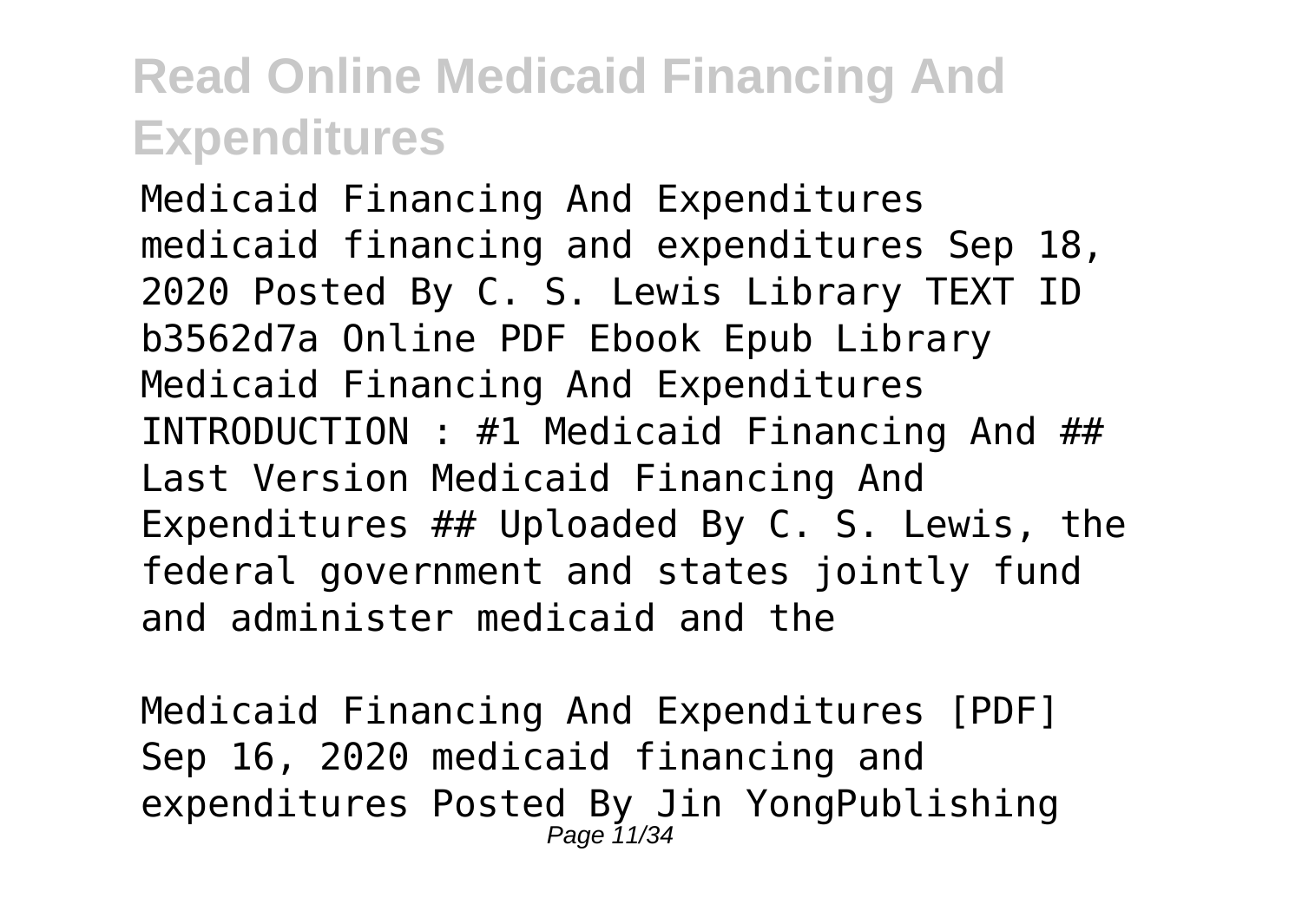TEXT ID b3562d7a Online PDF Ebook Epub Library Medicaid Financing And Expenditures Amazonde Alison medicaid financing and expenditures alison mitchell isbn 9781479106141 kostenloser versand fur alle bucher mit versand und verkauf duch amazon

medicaid financing and expenditures Medicaid Financing and Expenditures Congressional Research Service Summary Medicaid is a means-tested entitlement program that finances the delivery of primary and acute medical services as well as longterm services and supports Medicaid is a Page 12/3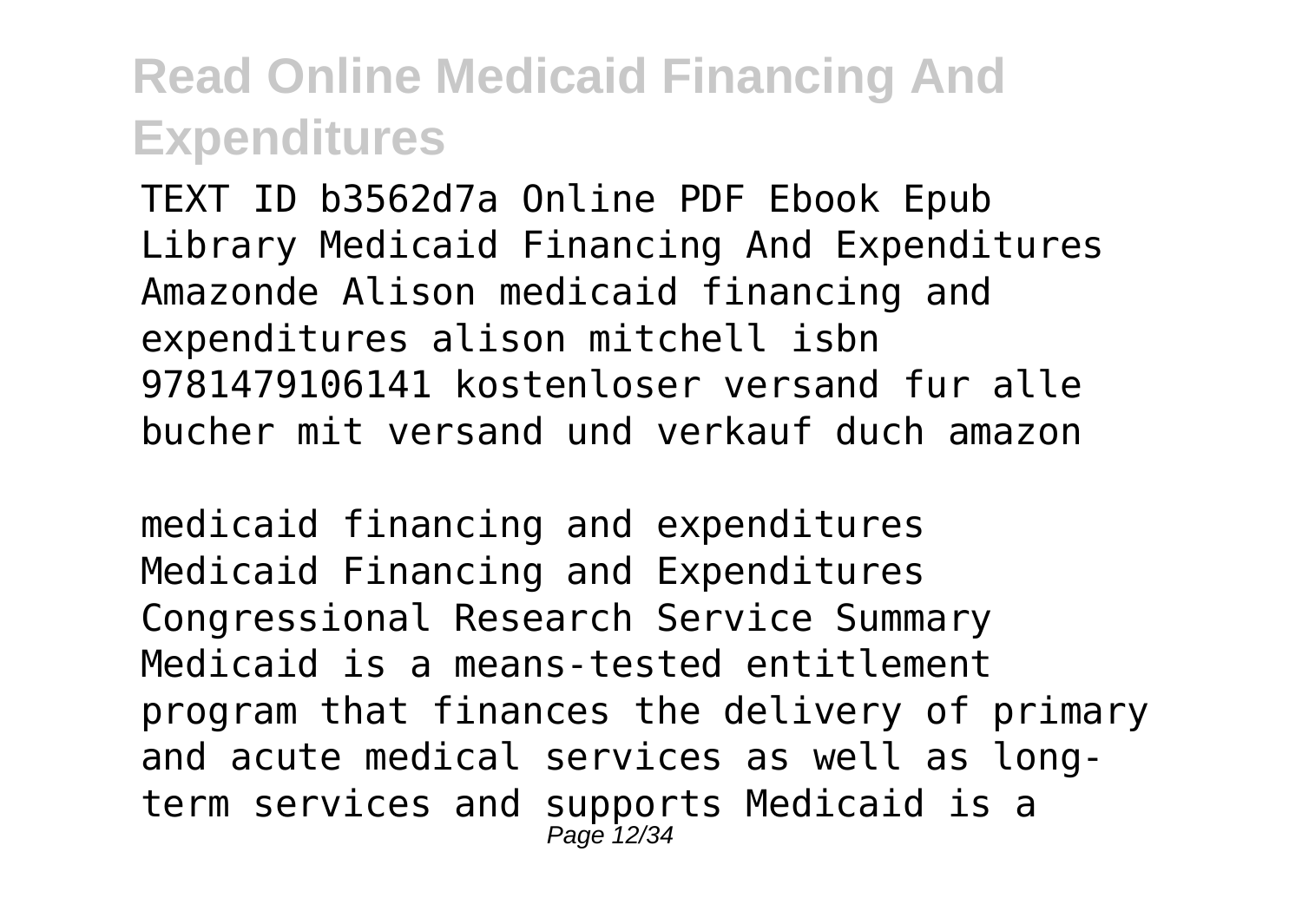federal and state partnership that is jointly

Medicaid Financing And Expenditures Hello, Sign in. Account & Lists Account Returns & Orders. Try

Medicaid Financing and Expenditures: Mitchell, Alison ...

Kindle Books Kindle Unlimited Prime Reading Kindle Book Deals Bestsellers Free Kindle Reading Apps Buy A Kindle Australian Authors Audible Audiobooks

Medicaid Financing and Expenditures eBook: Page 13/3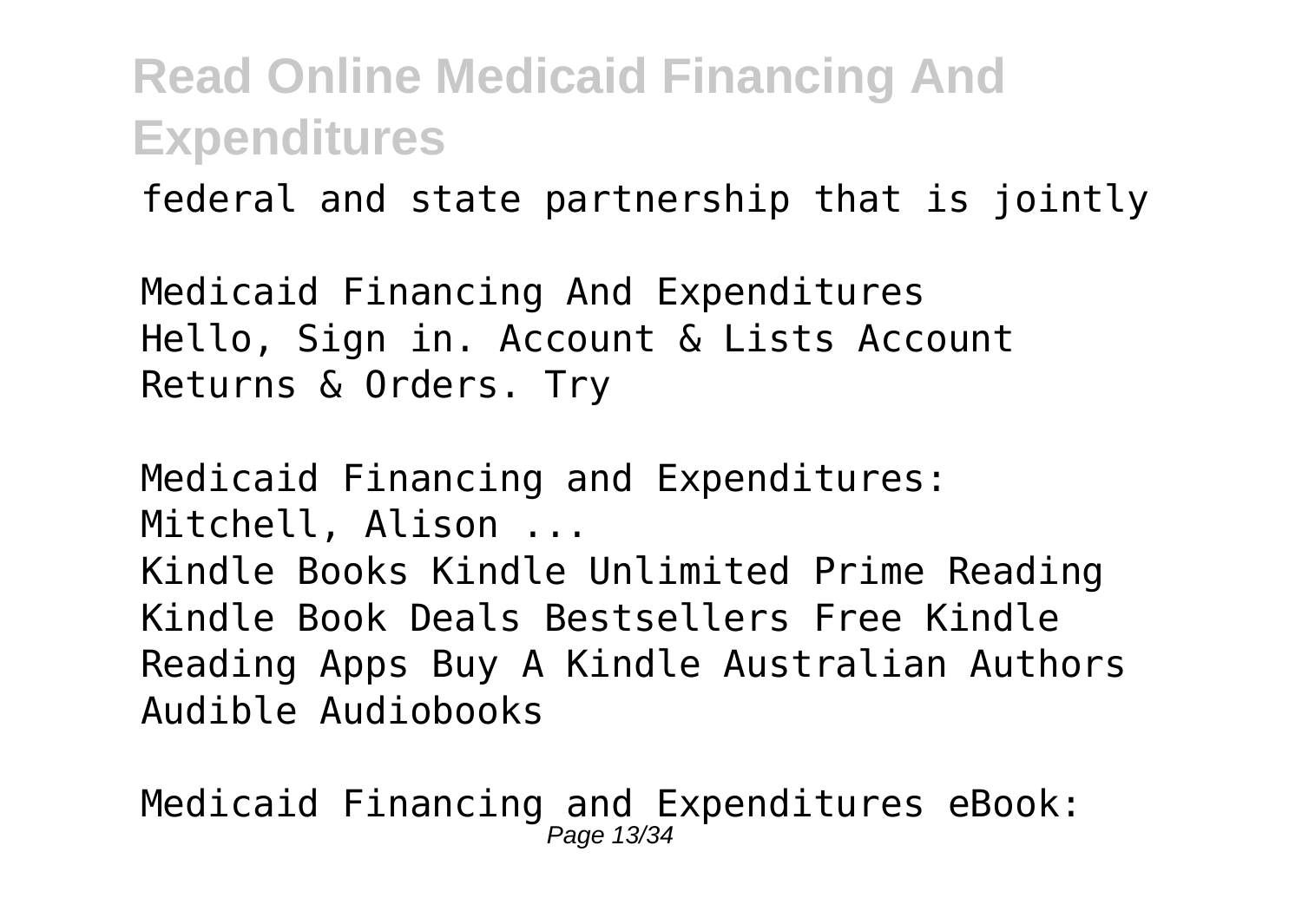Mitchell ... Sep 02, 2020 medicaid financing and expenditures Posted By William ShakespearePublic Library TEXT ID b3562d7a Online PDF Ebook Epub Library Medicaid Financing And Expenditures Mitchell Alison medicaid financing and expenditures mitchell alison amazonnl selecteer uw cookievoorkeuren we gebruiken cookies en vergelijkbare tools om uw winkelervaring te verbeteren onze services aan te bieden

Medicaid Financing And Expenditures The Medicaid program is jointly funded by the Page 14/34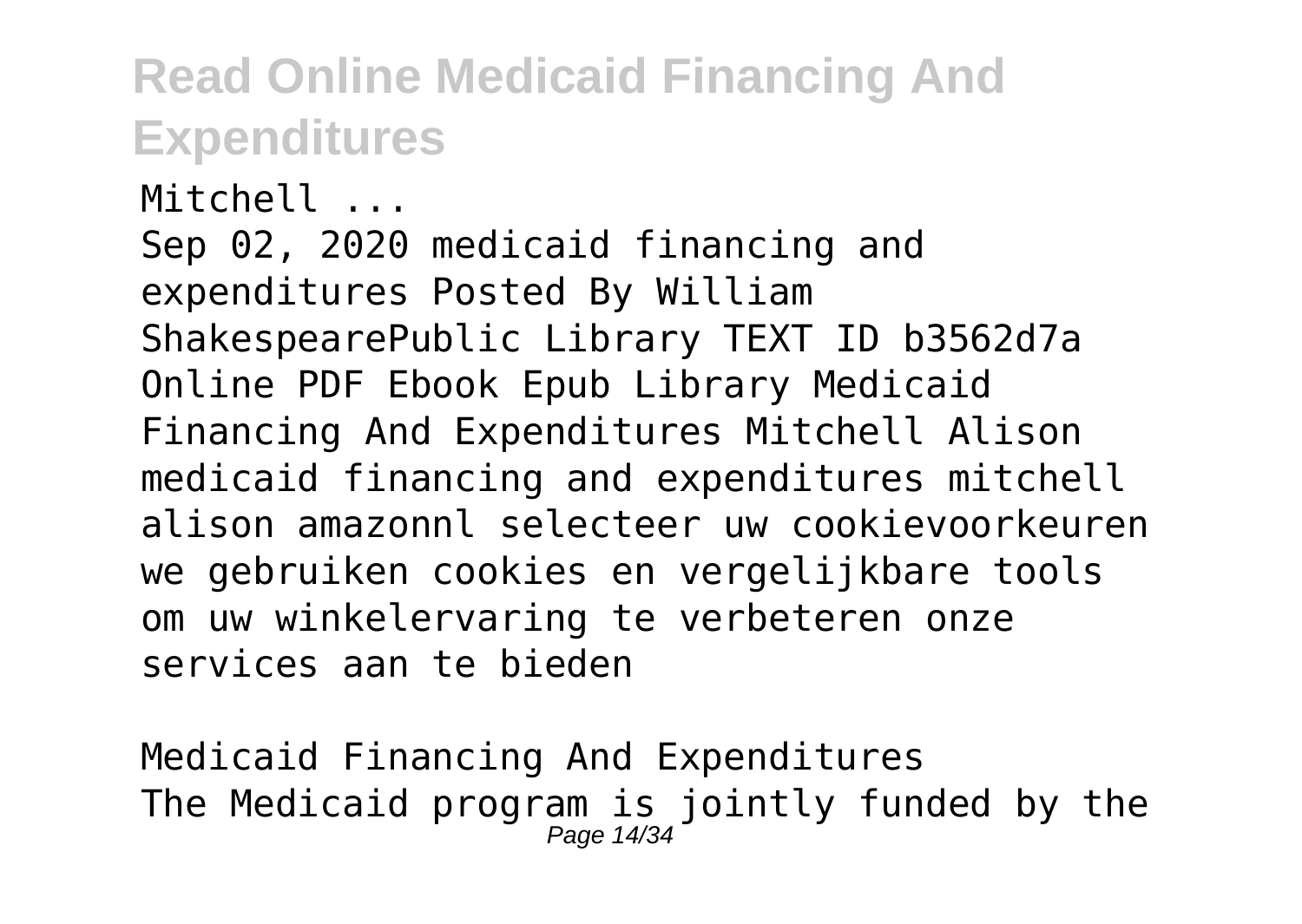federal government and states. The federal government pays states for a specified percentage of program expenditures, called the Federal Medical Assistance Percentage (FMAP) . States must ensure they can fund their share of Medicaid expenditures for the care and services available under their state plan.

Financial Management | Medicaid State Spending: Despite an increase in the state share of financing for the Affordable Care Act's (ACA's) Medicaid expansion (from 6% in 2018 to 7% in 2019 and 10% in FY 2020 – Page 15/34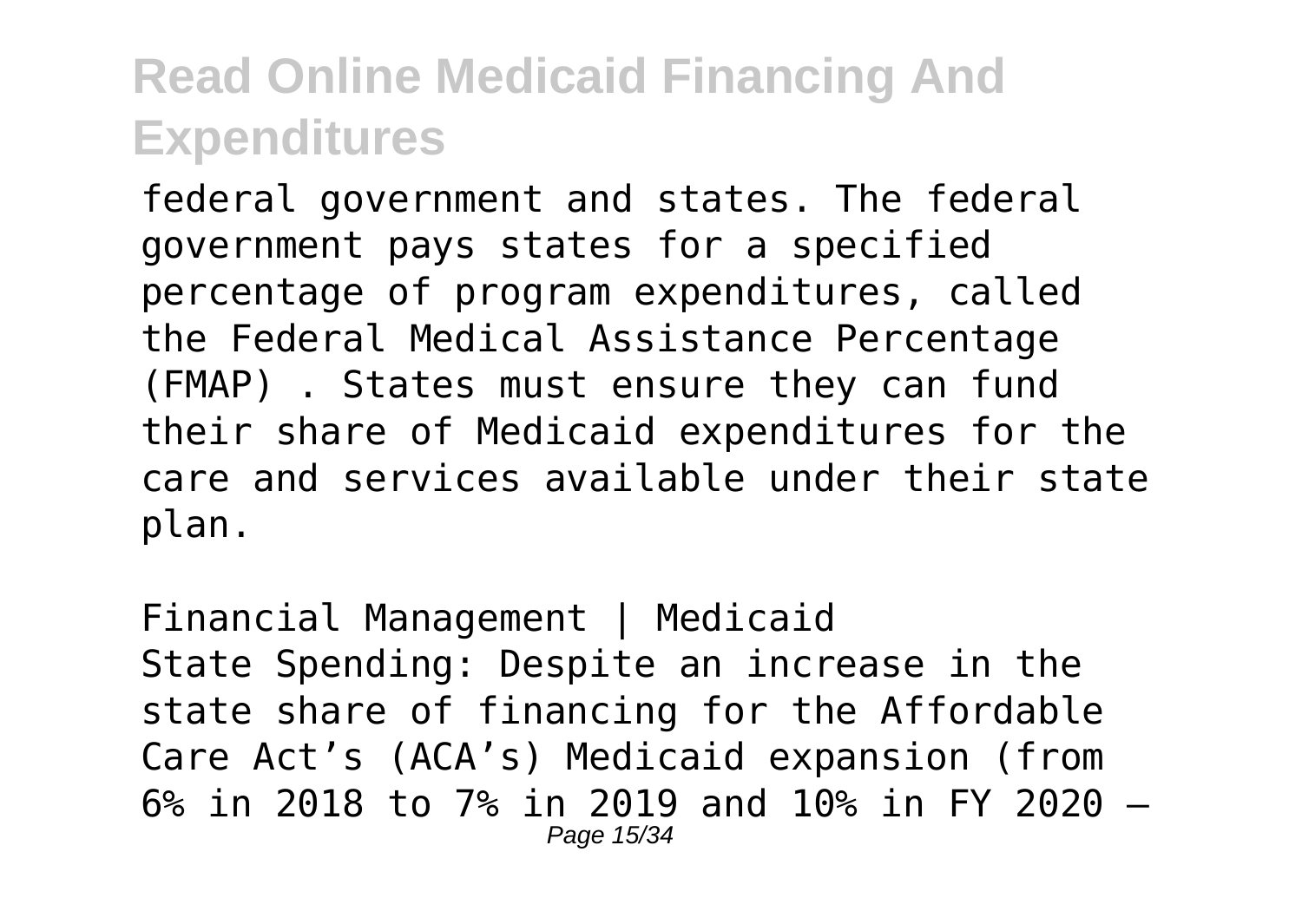midway through the...

Medicaid Enrollment & Spending Growth: FY 2019 & 2020 | KFF medicaid financing and expenditures Sep 13, 2020 Posted By Roger Hargreaves Media TEXT ID 935bf767 Online PDF Ebook Epub Library Medicaid Financing And Expenditures INTRODUCTION : #1 Medicaid Financing And  $\sim$ PDF Medicaid Financing And Expenditures  $\sim$ Uploaded By Roger Hargreaves, medicaid is a means tested entitlement program that finances the delivery of primary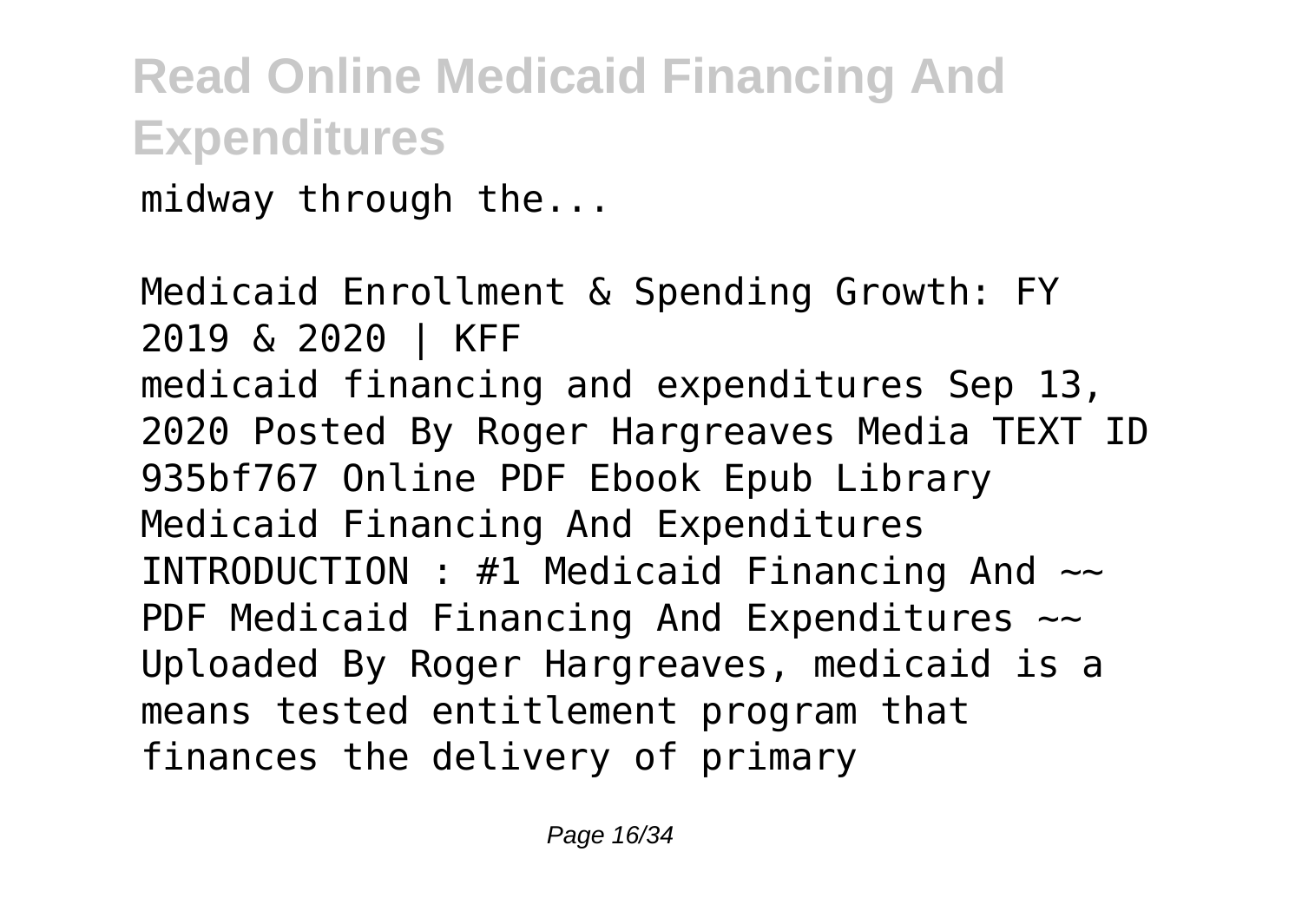Medicaid Financing And Expenditures New Delhi, Nov 18 (PTI) N K Singh, Chairman of the 15th Finance Commission, on Wednesday suggested increasing public spending on the health sector to 2.5 per cent of the GDP in four years from 0 ...

Increase public spending on health sector to 2.5% of GDP ...

Health New England announced today a new diabetes program, taking effect January 1, 2021, that is aimed at improving health outcomes and lowering costs for its commercial members with diabetes. According Page 17/34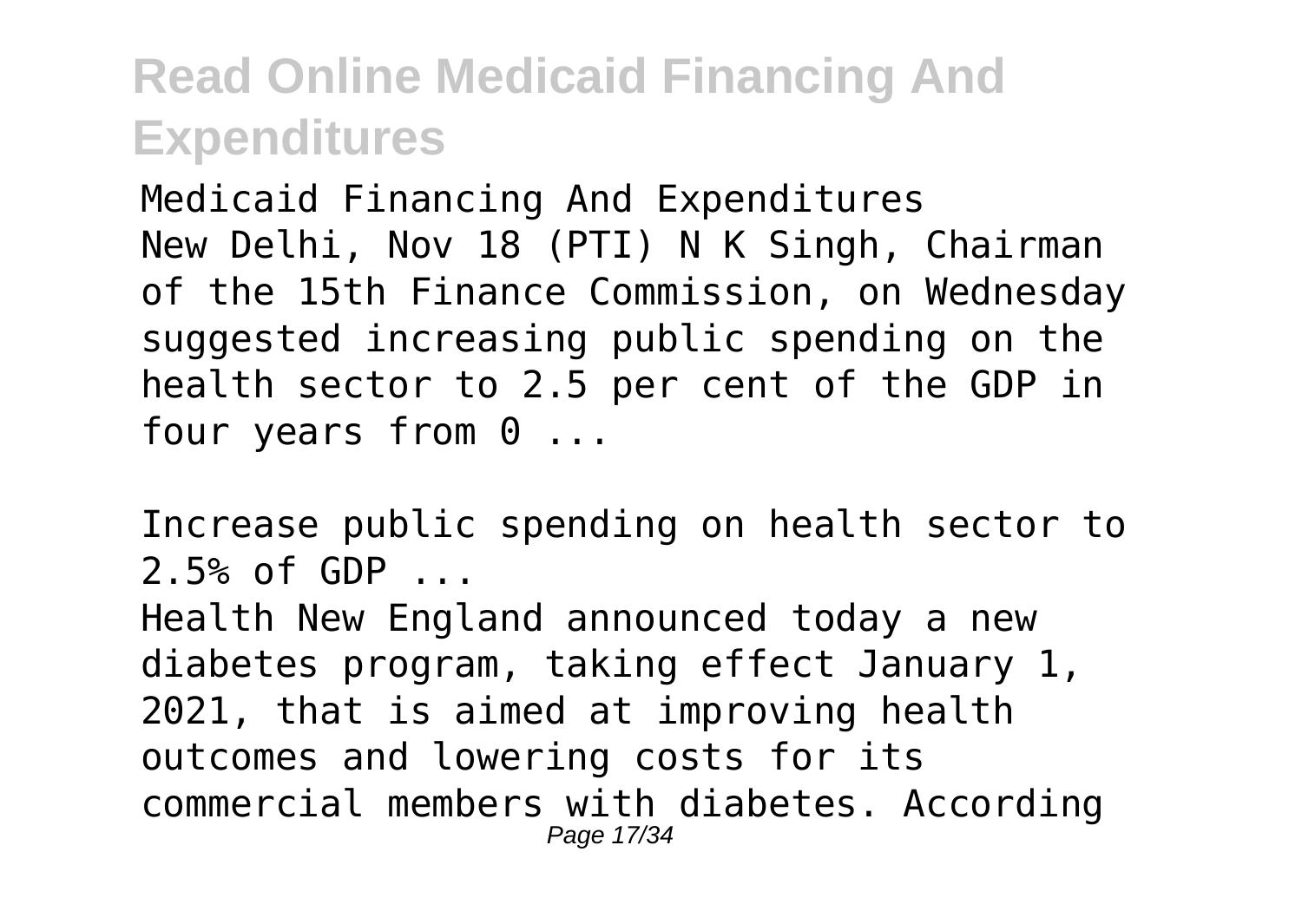to the CDC, over 10% of the U.S. population has diabetes, 1 and having it can lead to increased medical costs, lost work and wages.

Medicaid is a means-tested entitlement program that finances the delivery of primary and acute medical services as well as longterm services and supports. Medicaid is a federal and state partnership that is jointly financed by both the federal government and the states. The federal government's share for most Medicaid expenditures is called the Page 18/34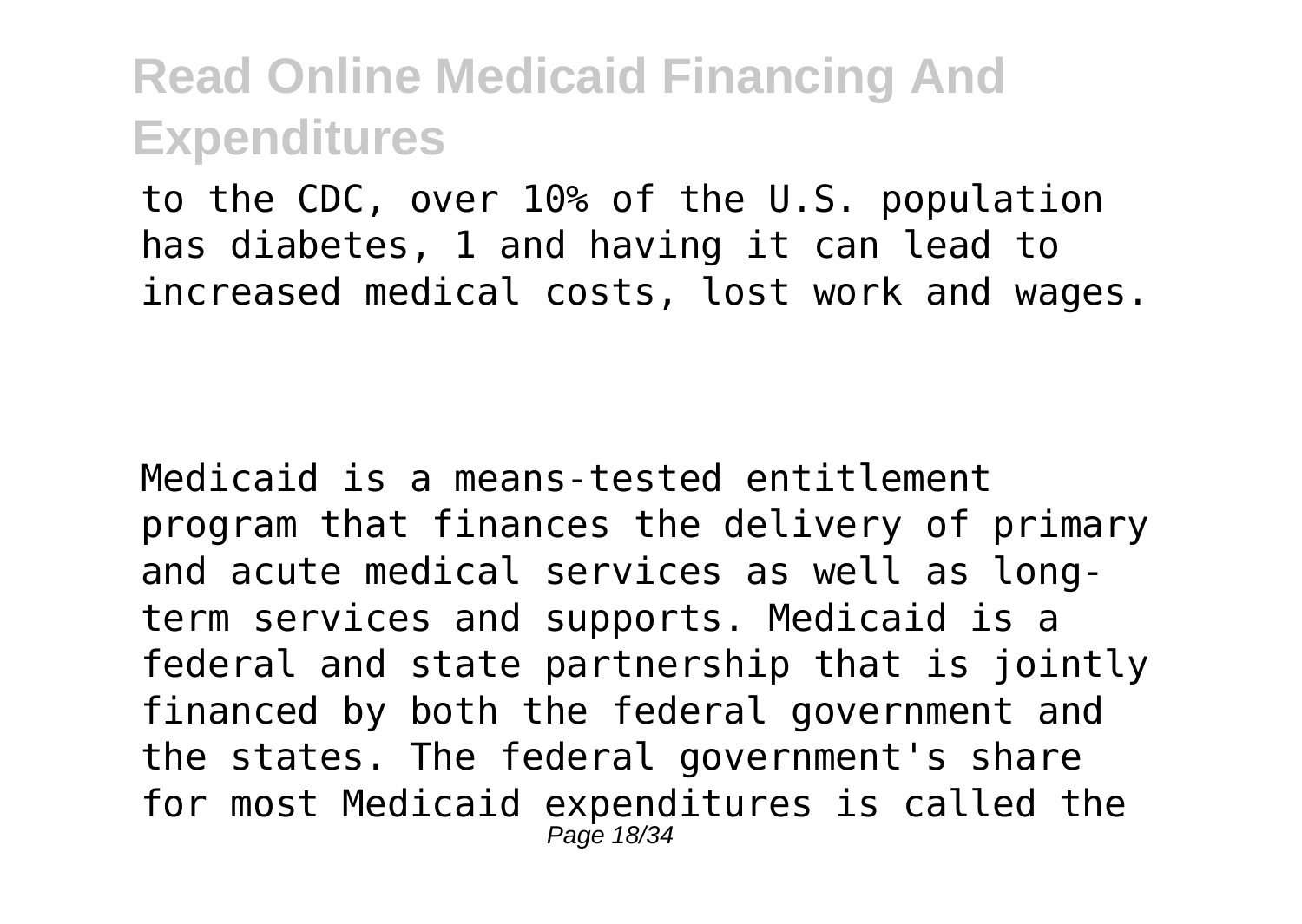federal medical assistance percentage (FMAP) rate. Generally determined annually, the FMAP formula is designed so that the federal government pays a larger portion of Medicaid costs in states with lower per capita incomes relative to the national average (and vice versa for states with higher per capita incomes). Federal Medicaid funding to states is open-ended. The federal government provides states a good deal of flexibility in determining the composition of the state share (also referred to as the non-federal share) of Medicaid expenditures. As a result, there is significant variation from state to Page 19/34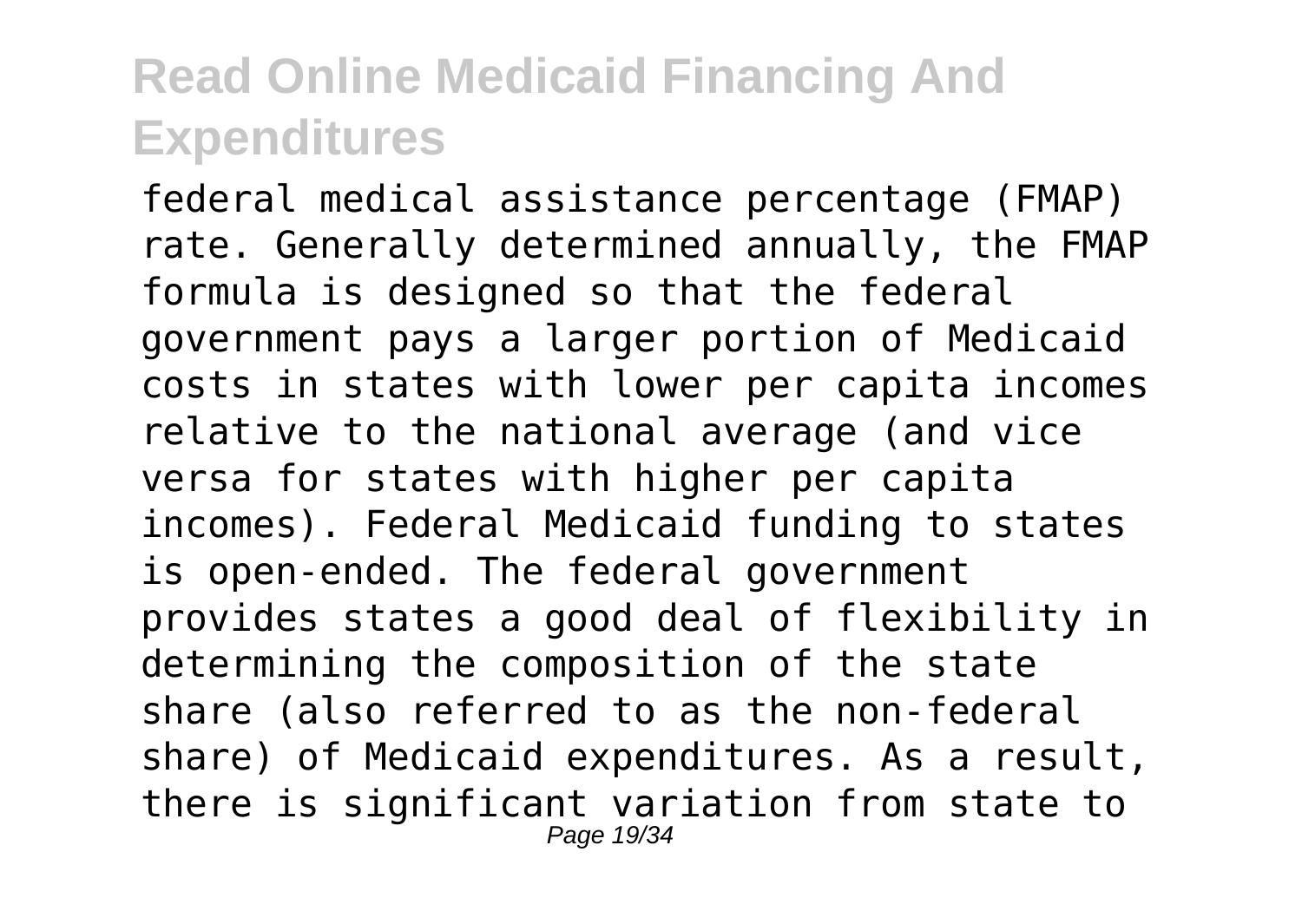state in the funding sources used to finance the state share of Medicaid expenditures. In state fiscal year 2010, states reported that on average state general funds (i.e., revenues from personal income, sales, and corporate income taxes) made up 76% of the state share of Medicaid expenditures and the remaining 24% was financed by "other state funds" (i.e., provider taxes, local government funds, and tobacco settlement funds). In FY2011, Medicaid expenditures totaled \$428 billion, with the federal government paying \$271 billion, about 63% of the total. While Medicaid expenditures (like Page 20/34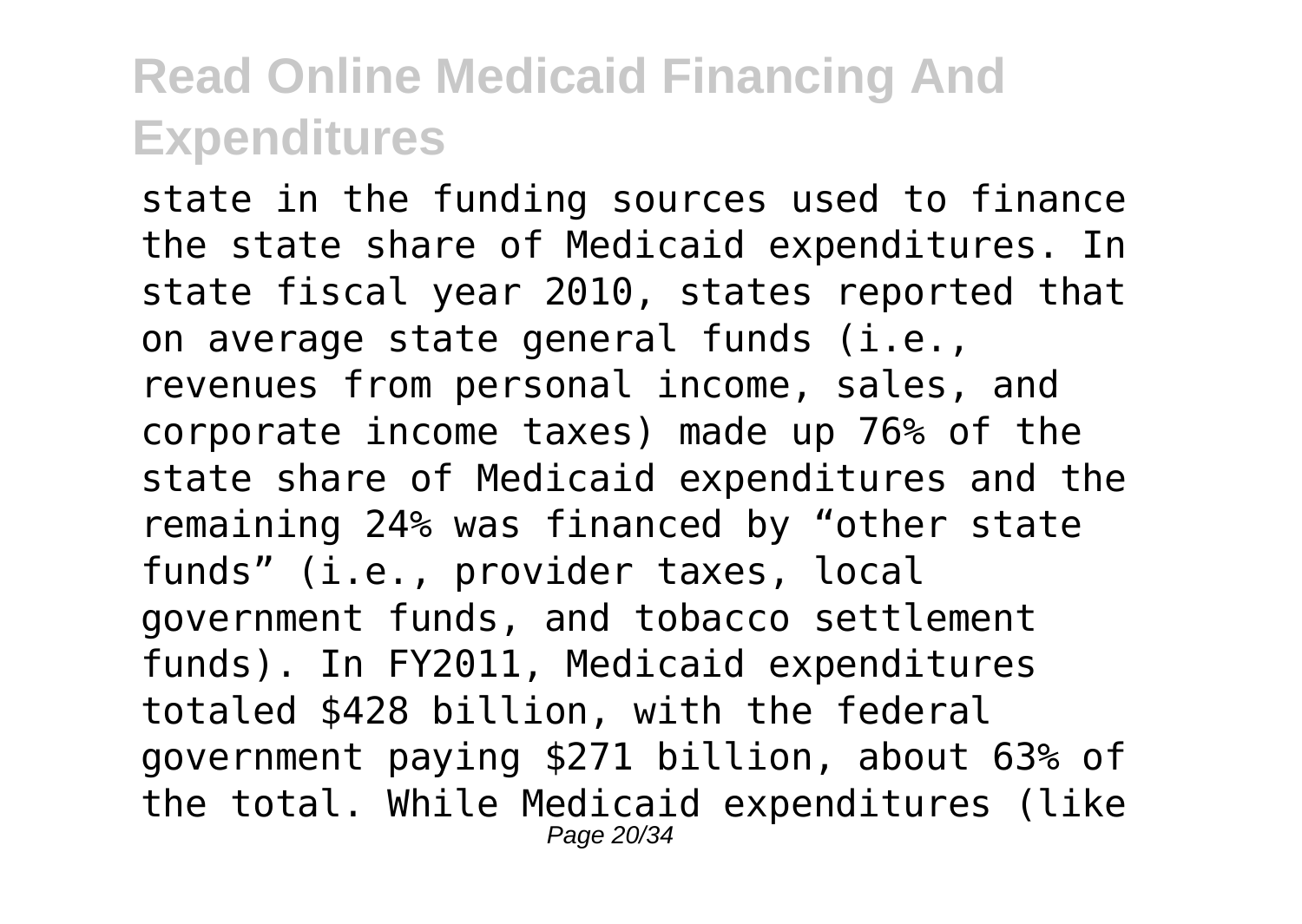all health expenditures) generally grow at a rate faster than the economy, as measured by the gross domestic product (GDP), spending per enrollee under Medicaid tends to be lower than the per person spending for other forms of health insurance. One of the major factors impacting Medicaid spending is the economy. Also, state-specific factors, such as programmatic decisions and demographics, affect Medicaid expenditures and cause Medicaid spending to vary widely from state to state. Starting in FY2014, Medicaid expenditures are expected to increase significantly as a result of the reforms Page 21/34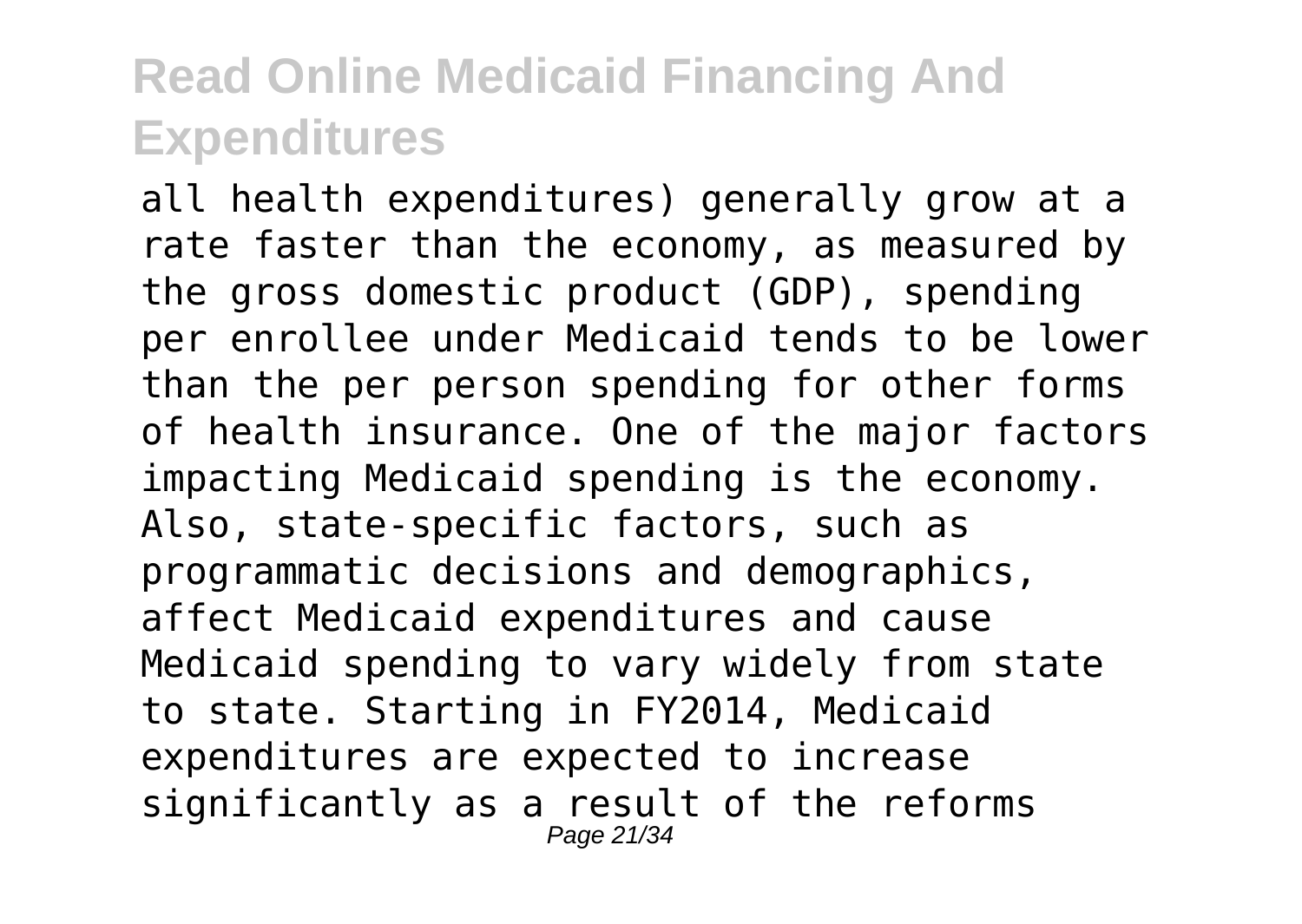enacted in the Patient Protection and Affordable Care Act (ACA, P.L. 111-148 as amended). The most noteworthy ACA change to Medicaid begins in 2014, or sooner at state option, when some states expand Medicaid eligibility to adults under age 65 with income up to 133% of the federal poverty level (FPL) (effectively 138% FPL with the Modified Adjusted Gross Income 5% FPL income disregard). Following the June 28, 2012, Supreme Court decision in National Federation of Independent Business v. Sebelius, it is uncertain how many states will refuse to expand their Medicaid program to cover this Page 22/34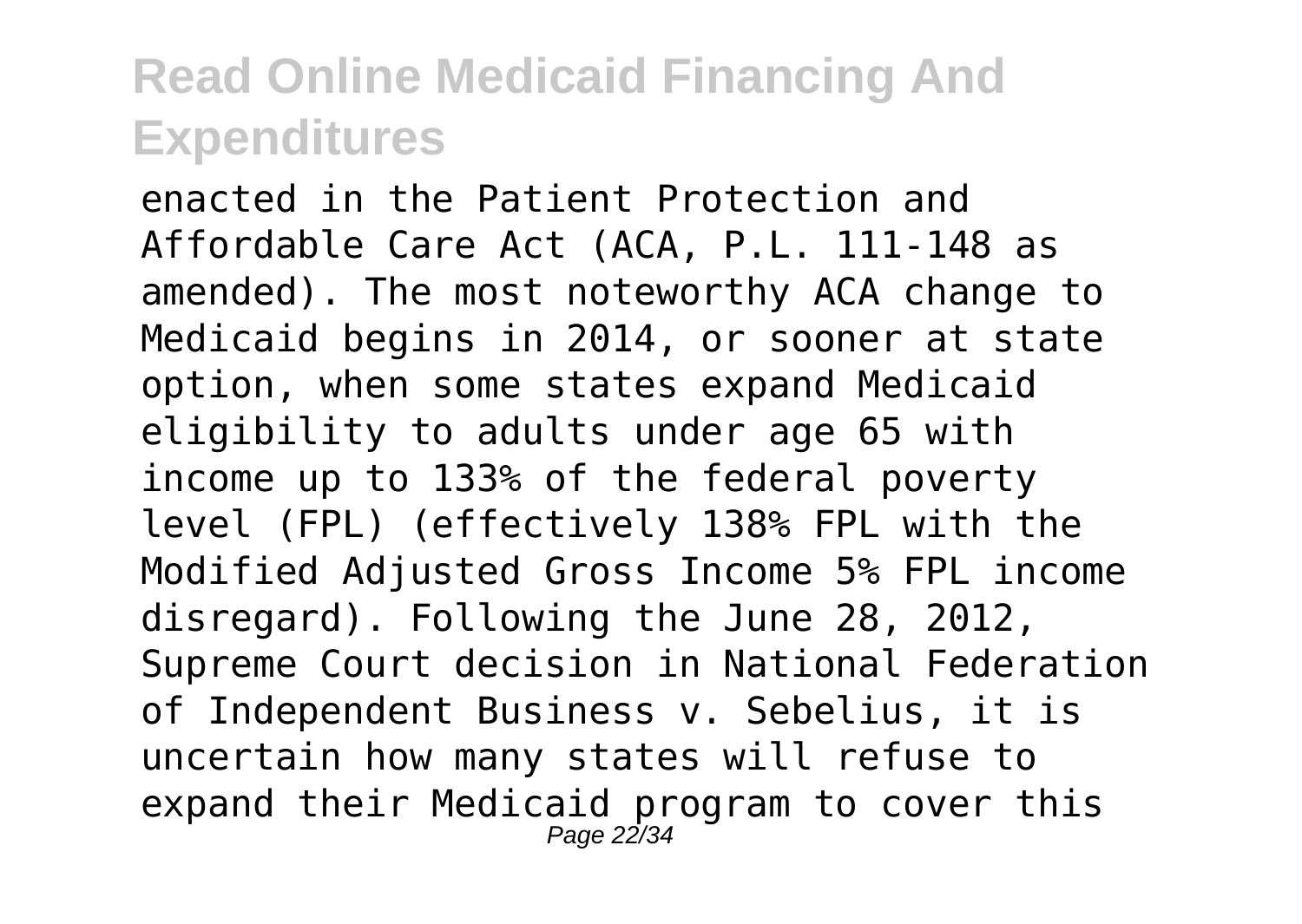new group. The Congressional Budget Office and the Joint Committee on Taxation updated their estimate of the ACA Medicaid expansion to account for the Supreme Court decision, and they project the expansion will cost \$642 billion from FY2014 to FY2022, which is \$288 billion less than the estimate prior to the Supreme Court decision. This report provides an overview of Medicaid's financing structure, including both federal and state financing issues. The Medicaid expenditures section of the report discusses economic factors affecting Medicaid, state variability in spending, and projected program spending. Page 23/34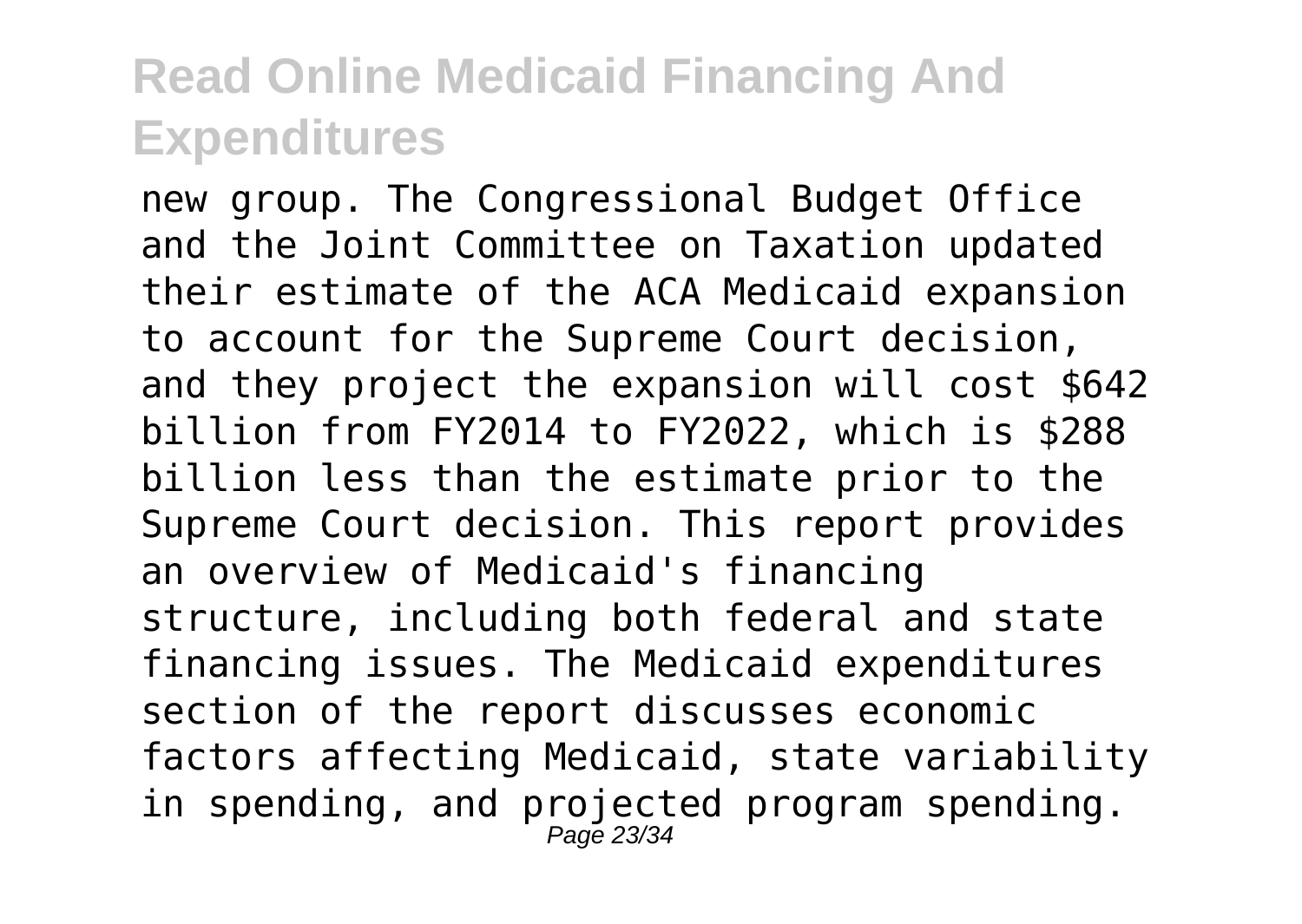Other issues that are examined include congressional proposals to turn Medicaid into a block grant program, federal deficit reduction proposals affecting Medicaid, and state fiscal conditions affecting Medicaid financing and services.

Medicaid is a means-tested entitlement program that finances the delivery of primary and acute medical services as well as longterm services and supports. Medicaid is a federal and state partnership that is jointly financed by both the federal government and the states. The federal government's share Page 24/34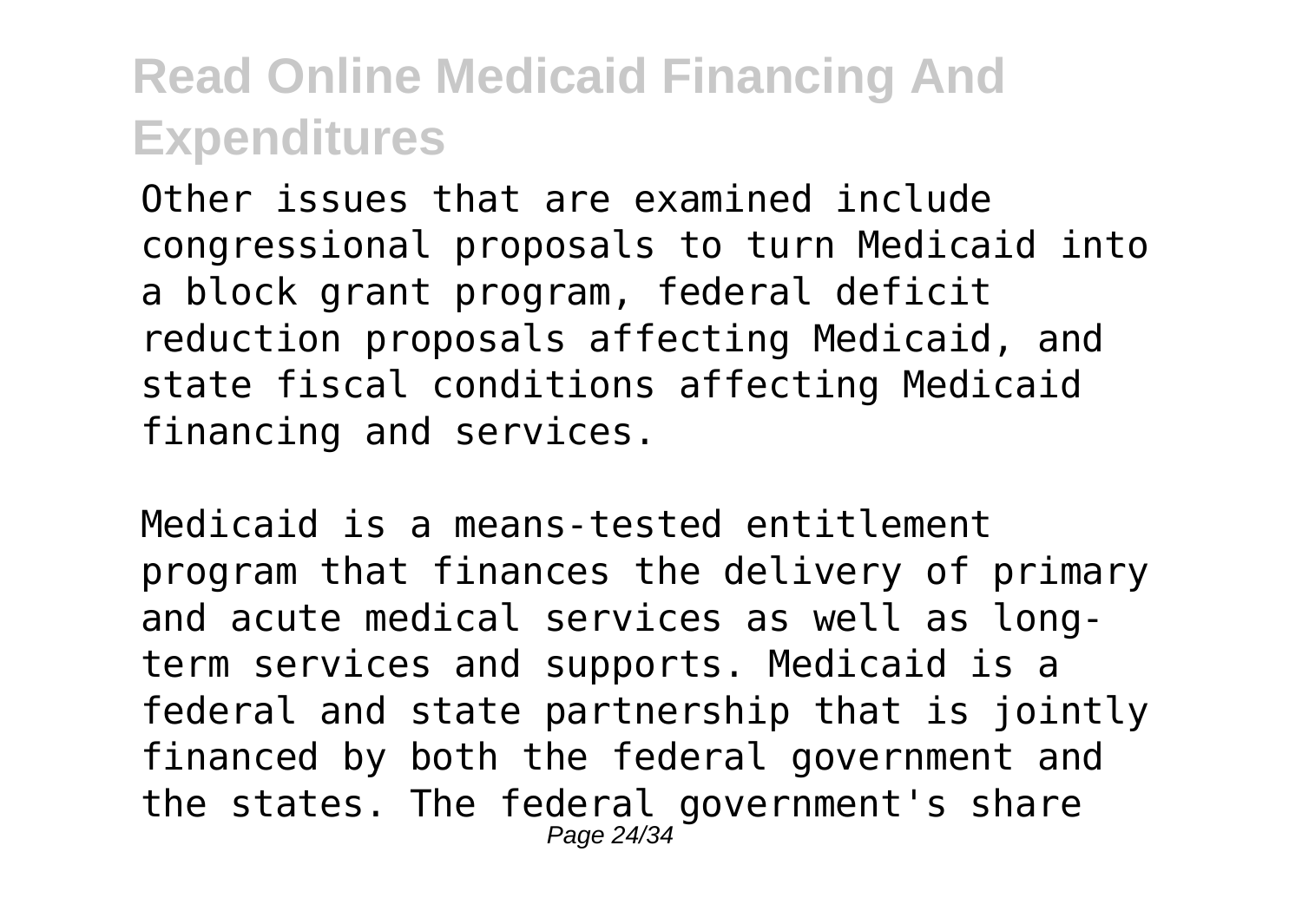for most Medicaid expenditures is called the federal medical assistance percentage (FMAP) rate. Generally determined annually, the FMAP formula is designed so that the federal government pays a larger portion of Medicaid costs in states with lower per capita incomes relative to the national average (and vice versa for states with higher per capita income). Federal Medicaid funding to states is open-ended. The federal government provides states a good deal of flexibility in determining the composition of the state share (also referred to as the non-federal share) of Medicaid expenditures. As a result, Page 25/34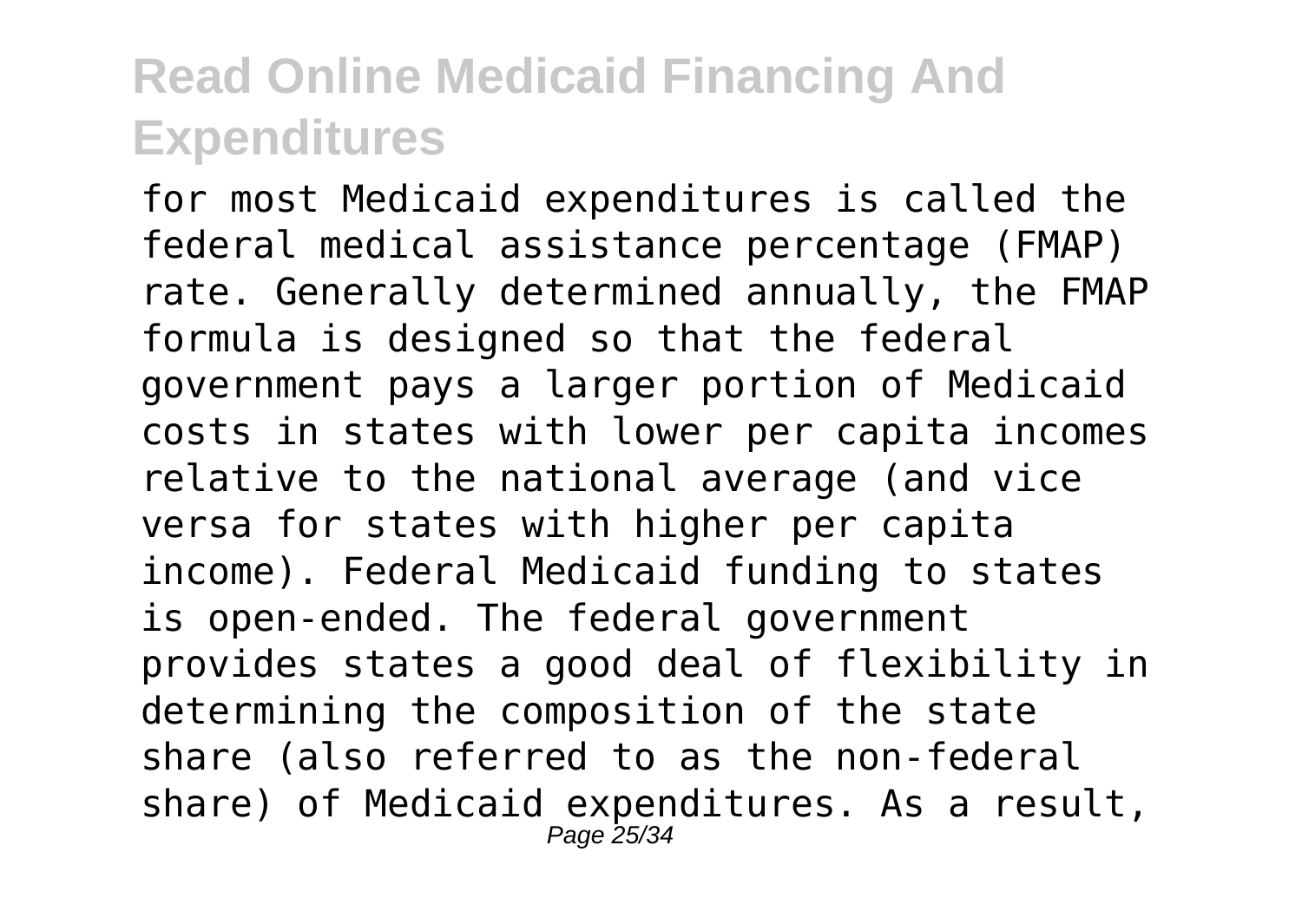there is significant variation from state to state in the funding sources used to finance the state share of Medicaid expenditures. This book provides an overview of Medicaid's financing structure, including both federal and state financing issues. The Medicaid expenditures section of the book discusses economic factors affecting Medicaid, state variability in spending, and projected program spending. Other issues that are examined include congressional proposals to turn Medicaid into a block grant program, federal deficit reduction proposals affecting Medicaid, and state fiscal conditions Page 26/34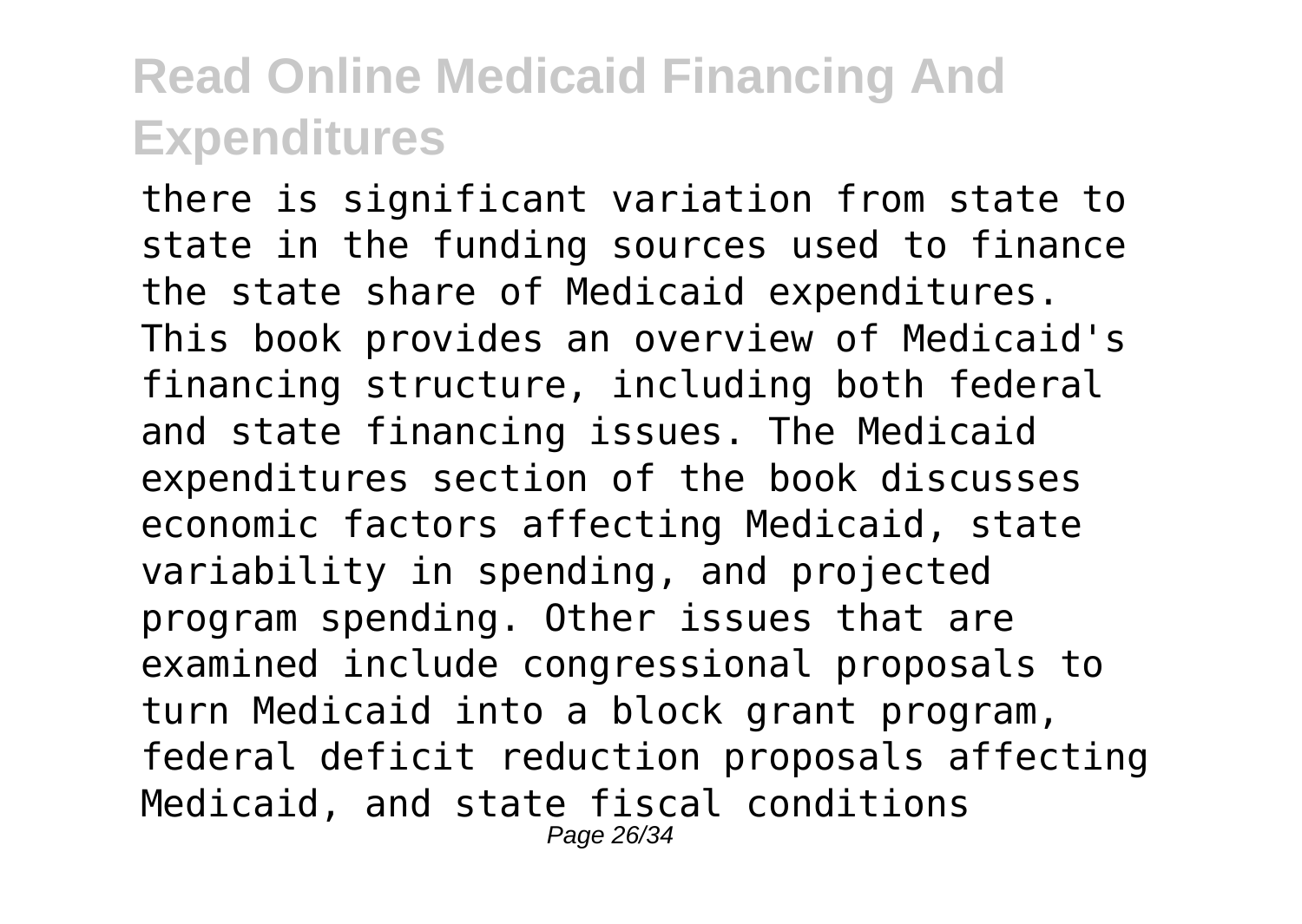affecting Medicaid financing and services.

Medicaid is a means-tested entitlement program that finances the delivery of primary and acute medical services as well as longterm services and supports. Medicaid is a federal and state partnership that is jointly financed by both the federal government and the states. The federal government's share for most Medicaid expenditures is called the federal medical assistance percentage (FMAP) rate. Generally determined annually, the FMAP Page 27/34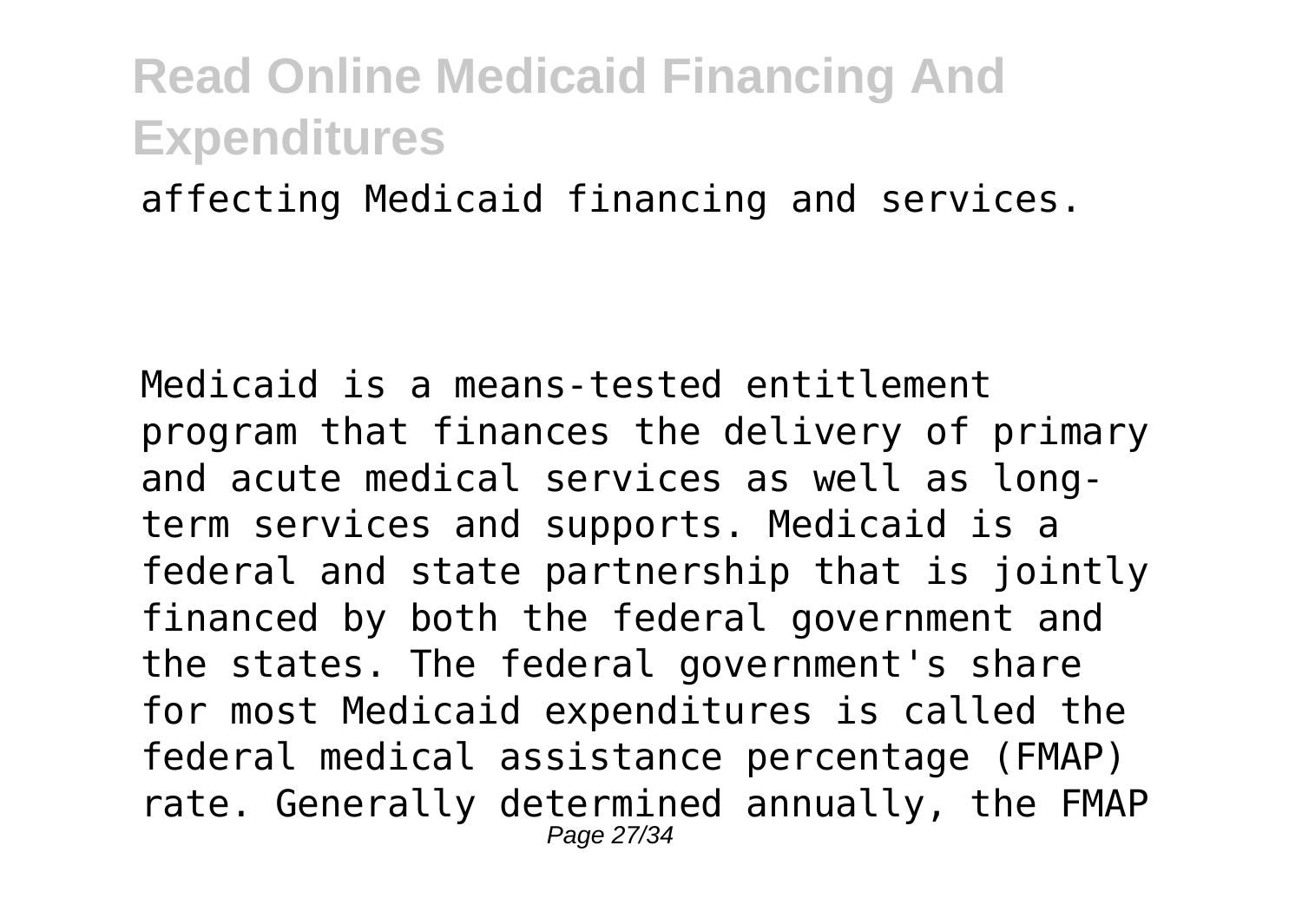formula is designed so that the federal government pays a larger portion of Medicaid costs in states with lower per capita incomes relative to the national average (and vice versa for states with higher per capita income). Federal Medicaid funding to states is open-ended. The federal government provides states a good deal of flexibility in determining the composition of the state share (also referred to as the non-federal share) of Medicaid expenditures. As a result, there is significant variation from state to state in the funding sources used to finance the state share of Medicaid expenditures. Page 28/34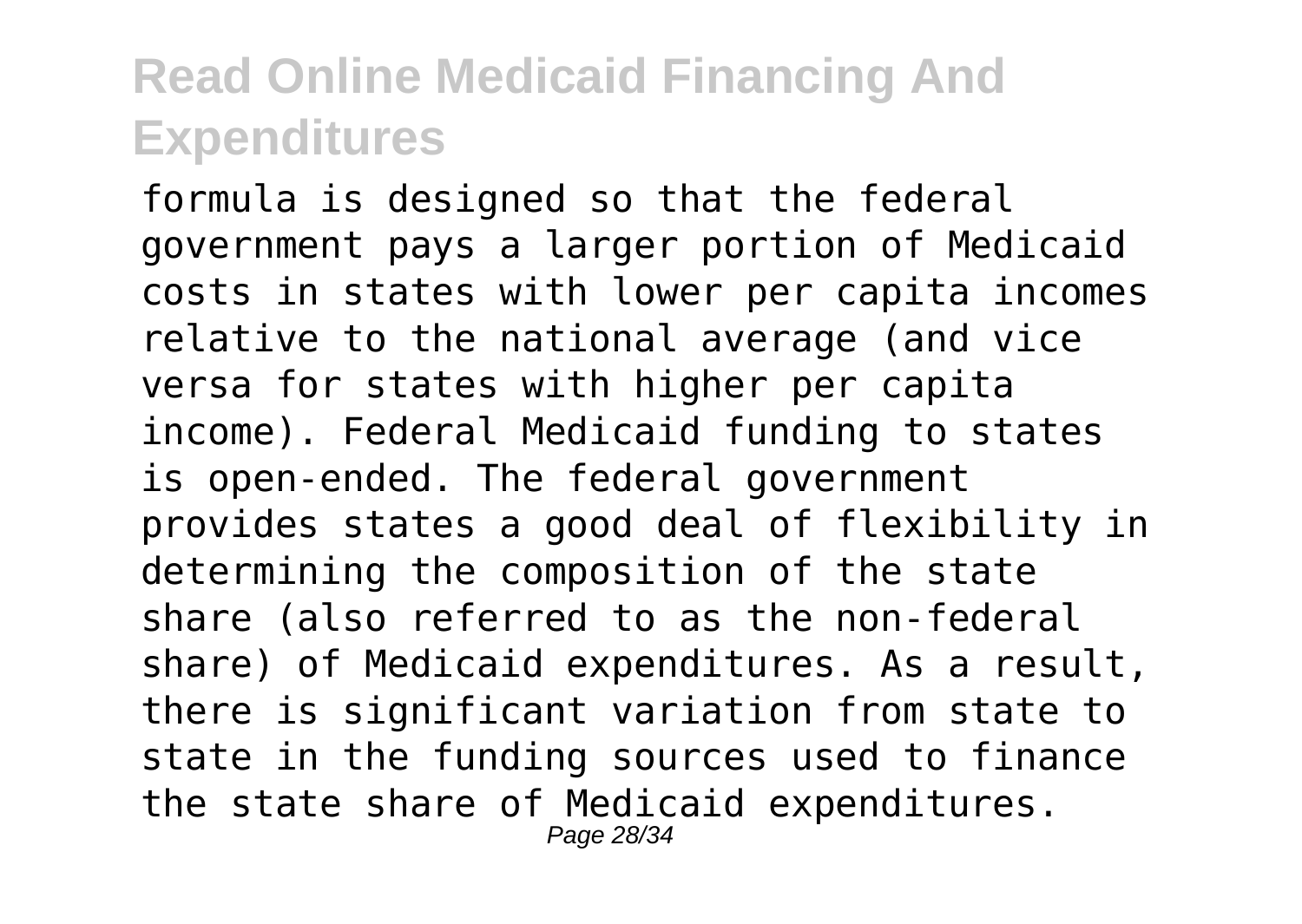This book provides an overview of Medicaids financing structure, including both federal and state financing issues. The Medicaid expenditures section of the book discusses economic factors affecting Medicaid, state variability in spending, and projected program spending. Other issues that are examined include congressional proposals to turn Medicaid into a block grant program, federal deficit reduction proposals affecting Medicaid, and state fiscal conditions affecting Medicaid financing and services.

The financing of the \$299 billion Medicaid Page 29/34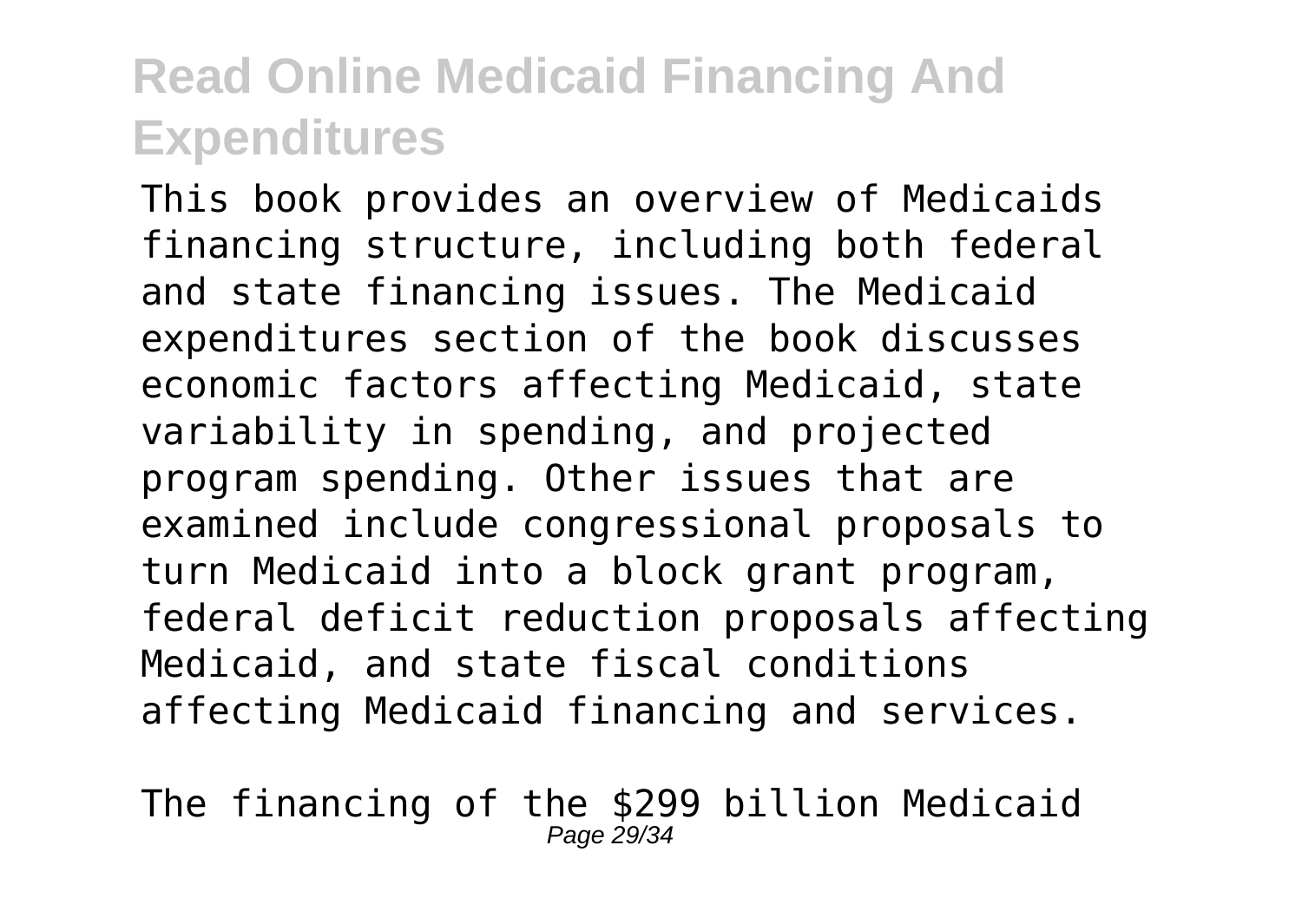program is shared between the fed. gov¿t. and states. States pay qualified providers for covered Medicaid services and receive fed. matching funds for expenditures authorized in their state Medicaid plans. In addition to these standard Medicaid payments, most states make supplemental payments to certain providers, which are also matched by fed. funds. This report provides info. about Medicaid supplemental payments and examines: (1) what info. states report about supplemental payments on Medicaid expenditure reports; and (2) in selected states, how much was distributed as supplemental payments, to Page 30/34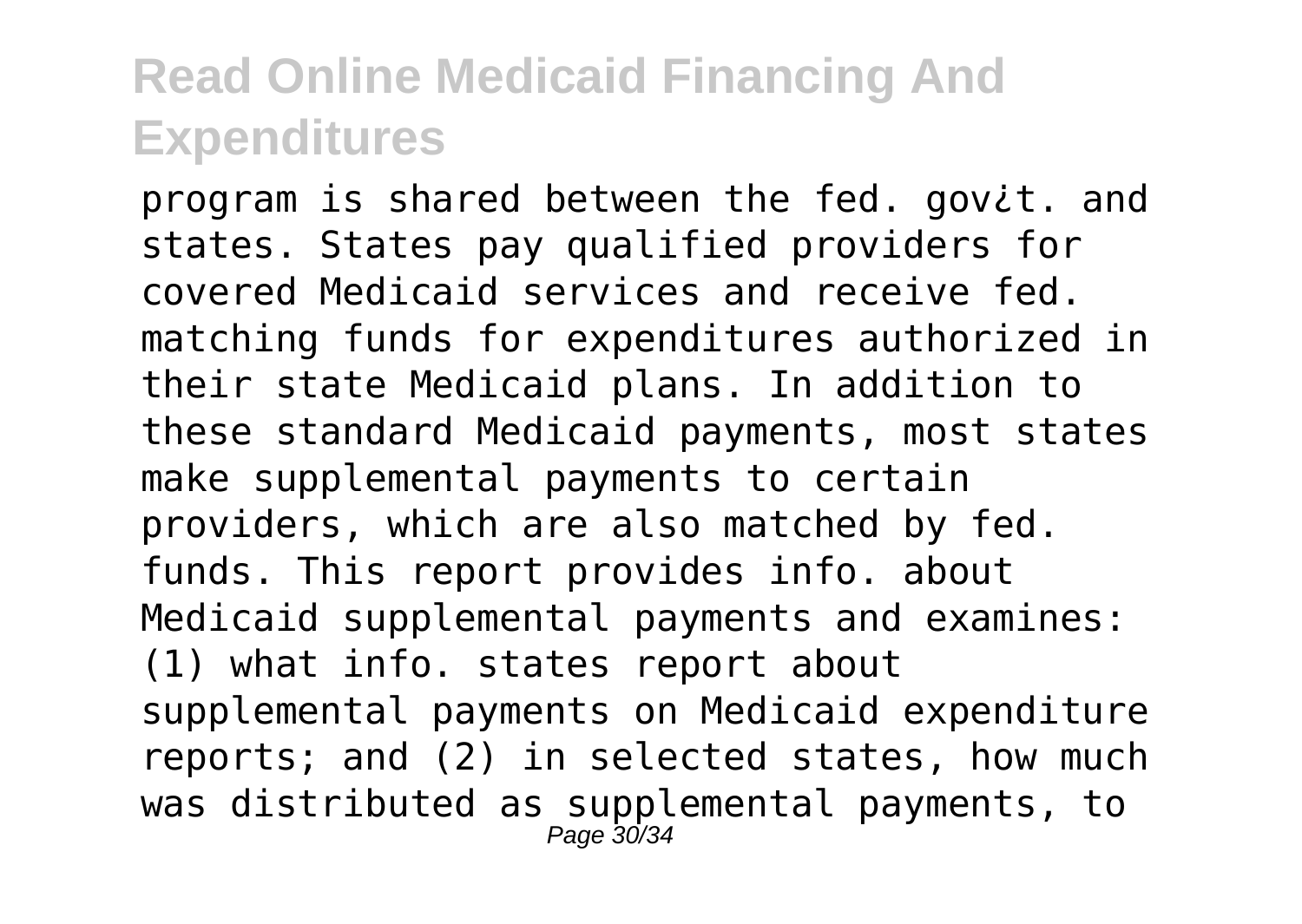what types of providers, and for what purposes. Includes recommendations. Illustrations.

This article provides an overview of financing for long-term services and supports (LTSS) in the United States, paying special attention to how it has changed and not Page 31/34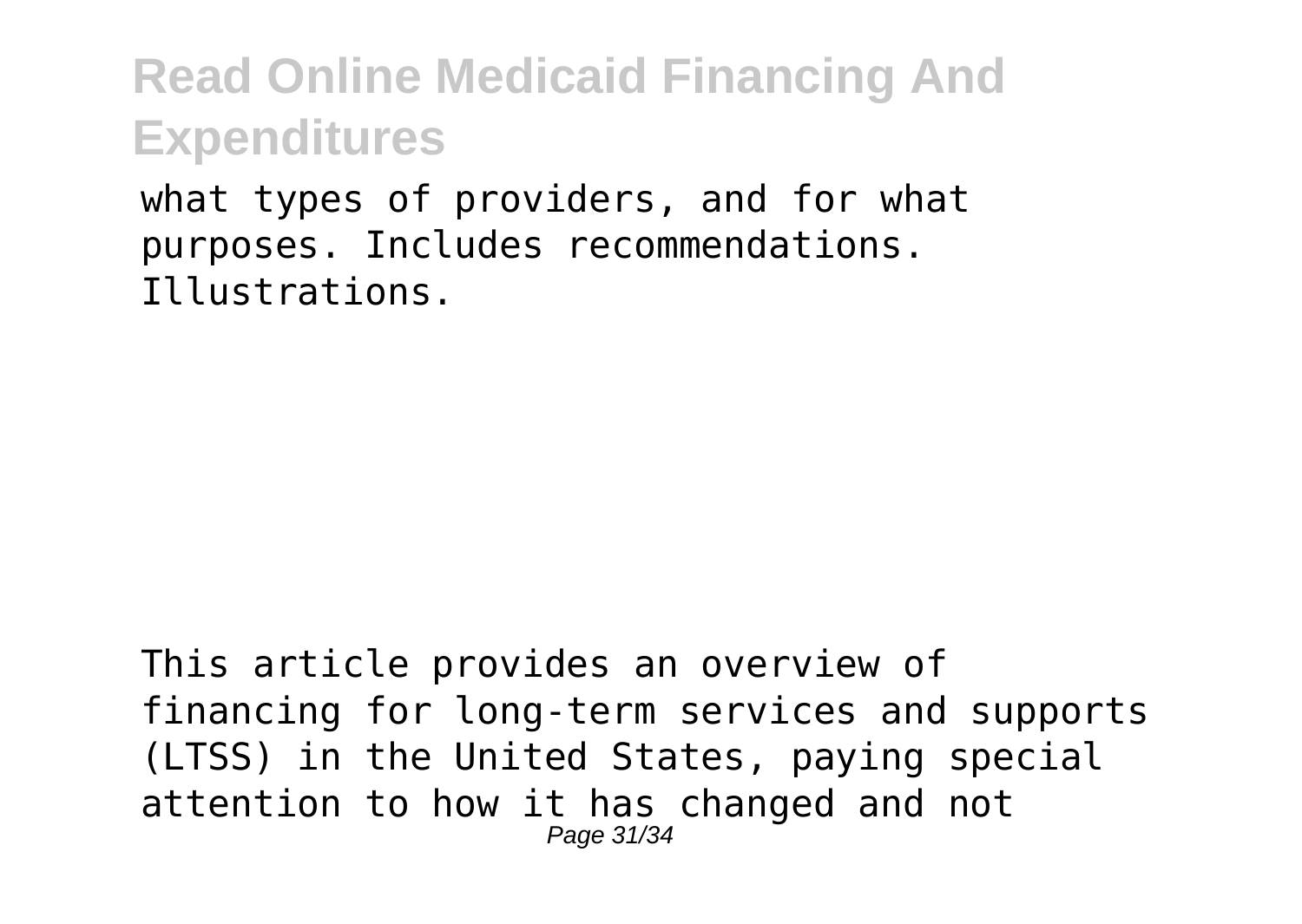changed over the last 30 years. Although LTSS expenditures have increased greatly (like the rest of health care), the broad outline of the financing system has remained remarkably constant. Medicaid—a means-tested program—continues to dominate LTSS financing, while private long-term care insurance plays a minor role. High out-of-pocket costs and spend-down to Medicaid because of those high costs continue to be hallmarks of the system. Although many major LTSS financing reform proposals were introduced over this period, none was enacted—except the Community Living Assistance Services and Supports Act, which Page 32/34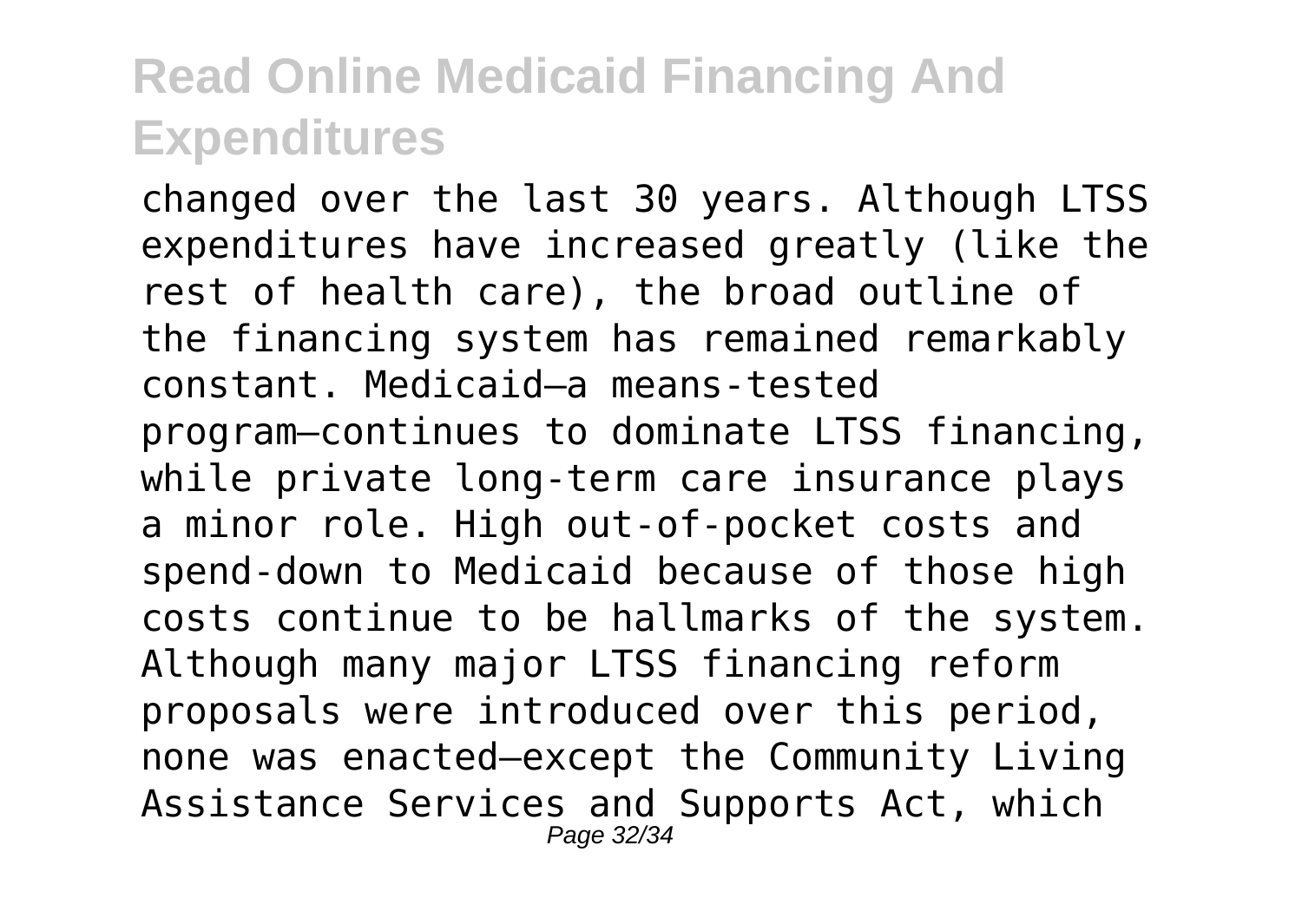was repealed before implementation because of concerns about adverse selection. The one major change during this time period has been the very large increase in Medicare spending for post-acute services, such as short-term skilled nursing facility and home health care. With the aging of the population, demand for LTSS is likely to increase, placing strain on the existing system.

Copyright code :